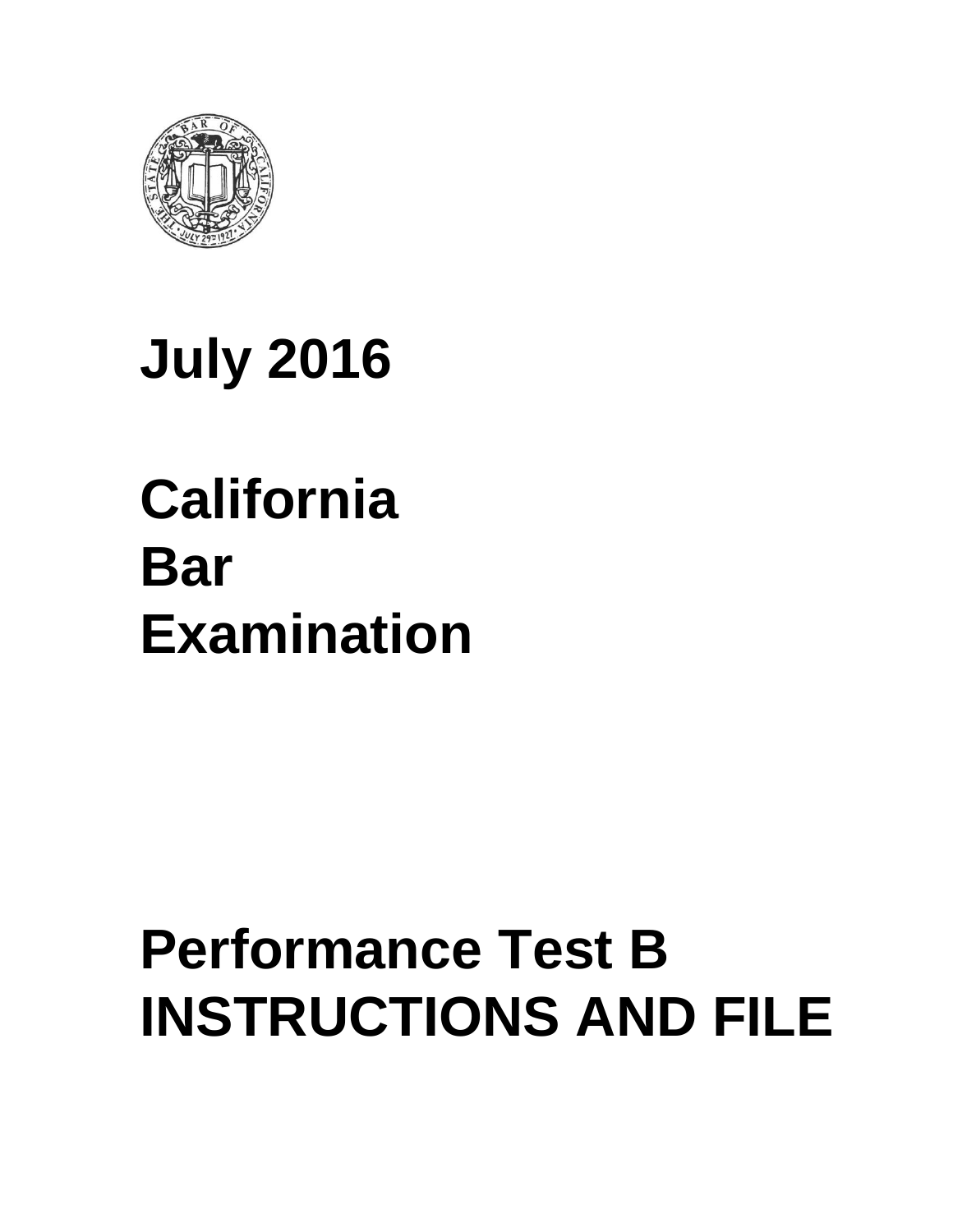## **WONG v. PAVLIK FOODS, INC.**

Instructions ............................................................................................................

## **FILE**

Interoffice Memorandum to Applicant from Jeff Su ................................................ Transcript of Interview of Arnold Wong .................................................................. Interoffice Memorandum to File from Jeff Su ..........................................................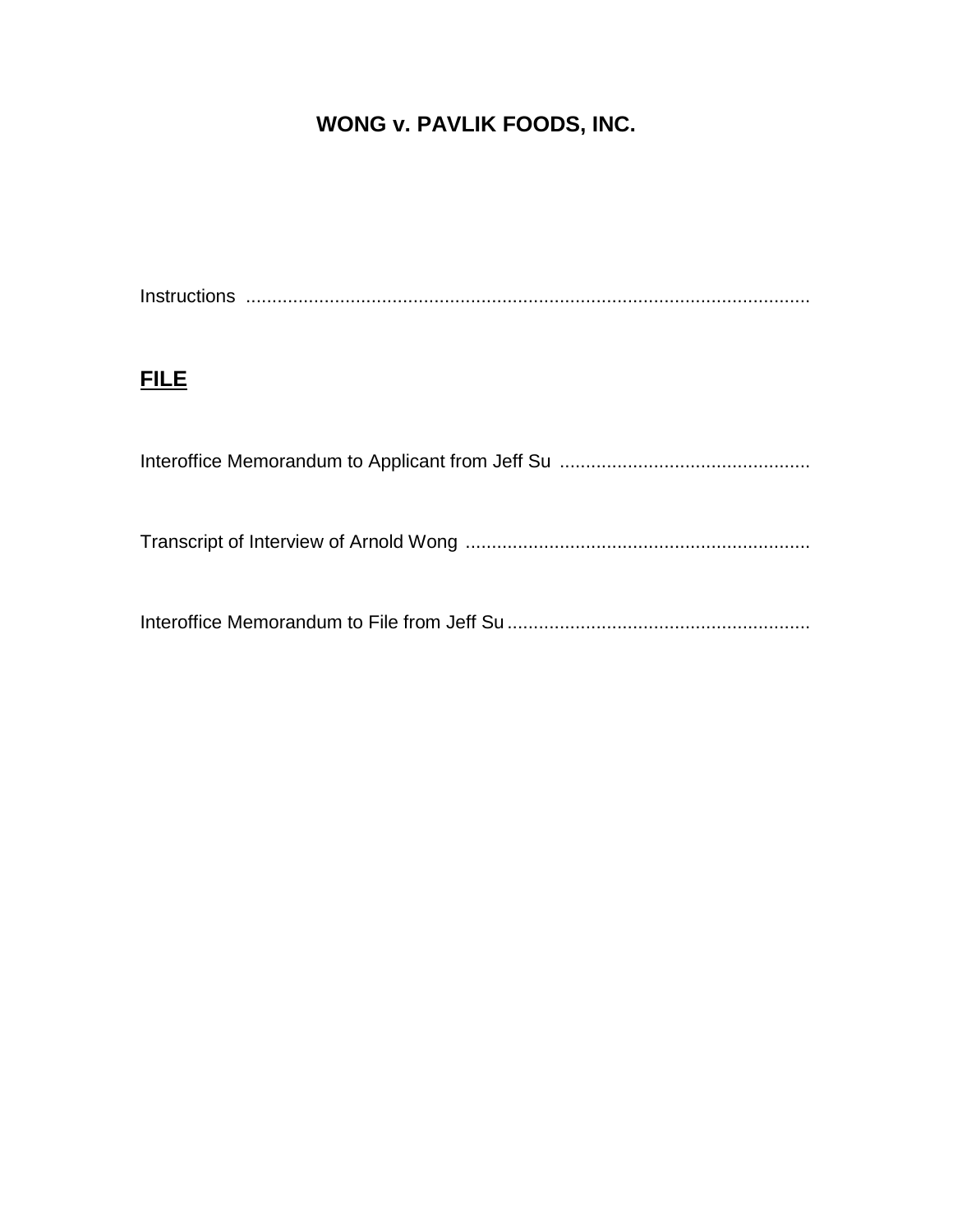### **WONG v. PAVLIK FOODS, INC.**

#### **INSTRUCTIONS**

- 1. This performance test is designed to evaluate your ability to handle a select number of legal authorities in the context of a factual problem involving a client.
- 2. The problem is set in the fictional State of Columbia, one of the United States.
- 3. You will have two sets of materials with which to work: a File and a Library.
- 4. The File contains factual materials about your case. The first document is a memorandum containing the instructions for the tasks you are to complete.
- 5. The Library contains the legal authorities needed to complete the tasks. The case reports may be real, modified, or written solely for the purpose of this performance test. If the cases appear familiar to you, do not assume that they are precisely the same as you have read before. Read each thoroughly, as if it were new to you. You should assume that cases were decided in the jurisdictions and on the dates shown. In citing cases from the Library, you may use abbreviations and omit page citations.
- 6. You should concentrate on the materials provided, but you should also bring to bear on the problem your general knowledge of the law. What you have learned in law school and elsewhere provides the general background for analyzing the problem; the File and Library provide the specific materials with which you must work.
- 7. Although there are no parameters on how to apportion your time, you should allow yourself sufficient time to thoroughly review the materials and organize your planned response.
- 8. Your response will be graded on its compliance with instructions and on its content, thoroughness, and organization.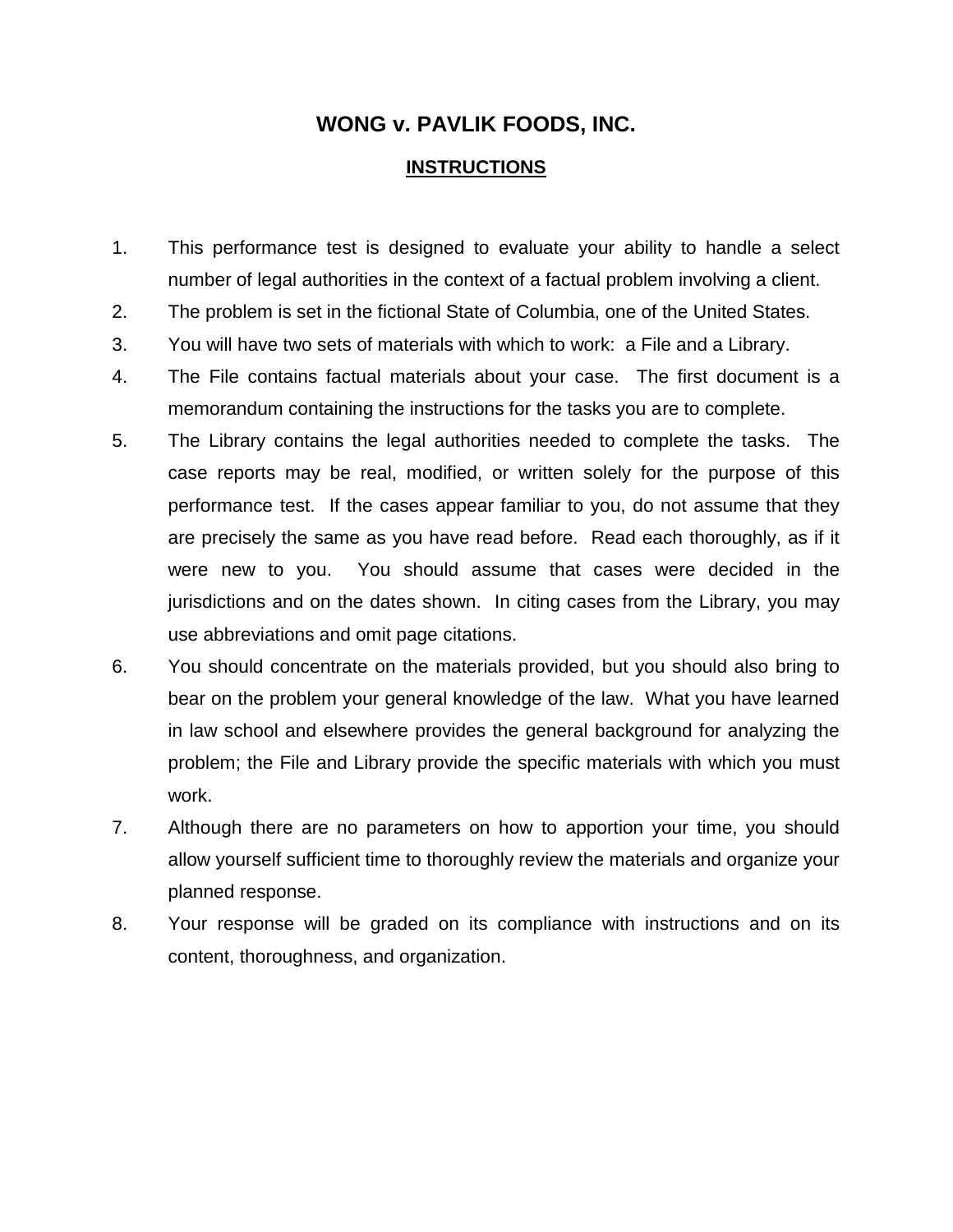# **LAW OFFICES OF JEFFREY SU 4130 Hellman Court, Suite 104 Riverdale, Columbia**

### **INTEROFFICE MEMORANDUM**

| TO:          | Applicant                  |
|--------------|----------------------------|
| FROM:        | Jeff Su                    |
| <b>DATE:</b> | July 28, 2016              |
| RE:          | Wong v. Pavlik Foods, Inc. |

Our client, Arnold Wong, was until recently the head bookkeeper and payroll administrator at Pavlik Foods, Inc., a large meat processor here in Riverdale. He was fired last week and has asked us to represent him in a suit against Pavlik to recover unpaid wages. I know we can sue to recover his unpaid wages and associated civil penalties for him individually.

\_\_\_\_\_\_\_\_\_\_\_\_\_\_\_\_\_\_\_\_\_\_\_\_\_\_\_\_\_\_\_\_\_\_\_\_\_\_\_\_\_\_\_\_\_\_\_\_\_\_\_\_\_\_\_\_\_\_\_\_\_\_\_\_

In the course of the interview, Mr. Wong revealed information suggesting that Pavlik has for a number of years engaged in widespread wage and hour violations with respect to its meat processing employees.

According to Mr. Wong, Pavlik averages about 400 wage earners a year working in those occupations. It strikes me that we may have an opportunity to file a significant class or representative action on behalf of all those employees, and Mr. Wong is willing to be the class representative. There are two possibilities: (1) a class action under Columbia Business Code section 17200, called the Unfair Competition Law ("UCL"), and (2) a representative action under Columbia Labor Code section 2699, known as the Private Attorney General Act ("PAGA"). Each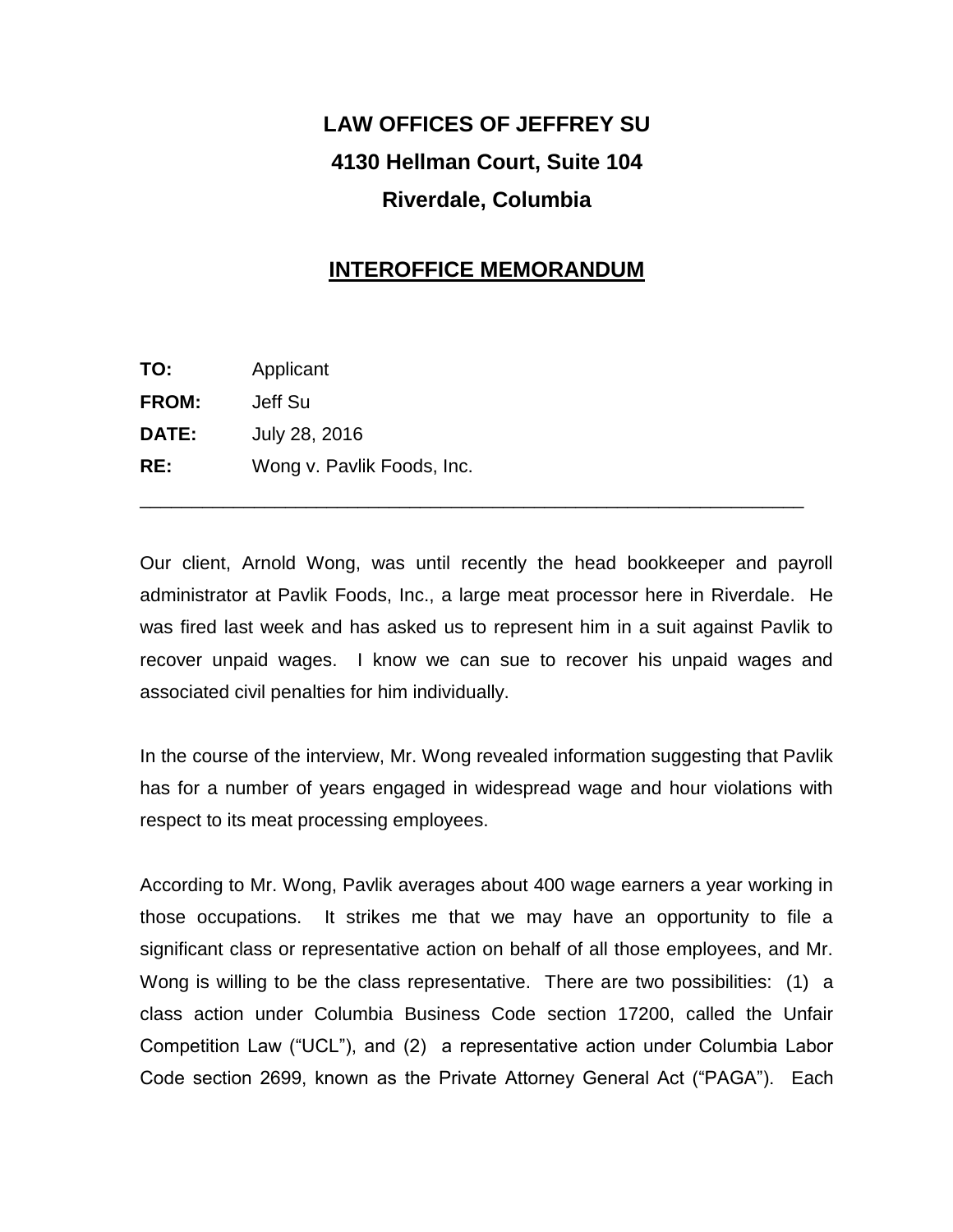possibility presents some legal impediments that I need your help in working through.

Please draft a memorandum explaining the following:

- 1. Will the facts available to us support certification of a class of current and former employees for recovery of back wages under the UCL?
- 2. What argument can be made that Wong can bring a representative claim under PAGA on behalf of current and former employees for *back wages* without having to satisfy class certification requirements?
- 3. As to what monetary relief we can obtain, the following questions remain:
	- (a) Under the UCL, who may recover civil penalties?
	- (b) Under PAGA, are there any prerequisites we need to satisfy before we can file suit?
	- (c) Under PAGA, do the employees get to keep all the civil penalties we might recover?

In drafting your memorandum, do not include a statement of facts, but be sure to use the facts in reaching and supporting your conclusions.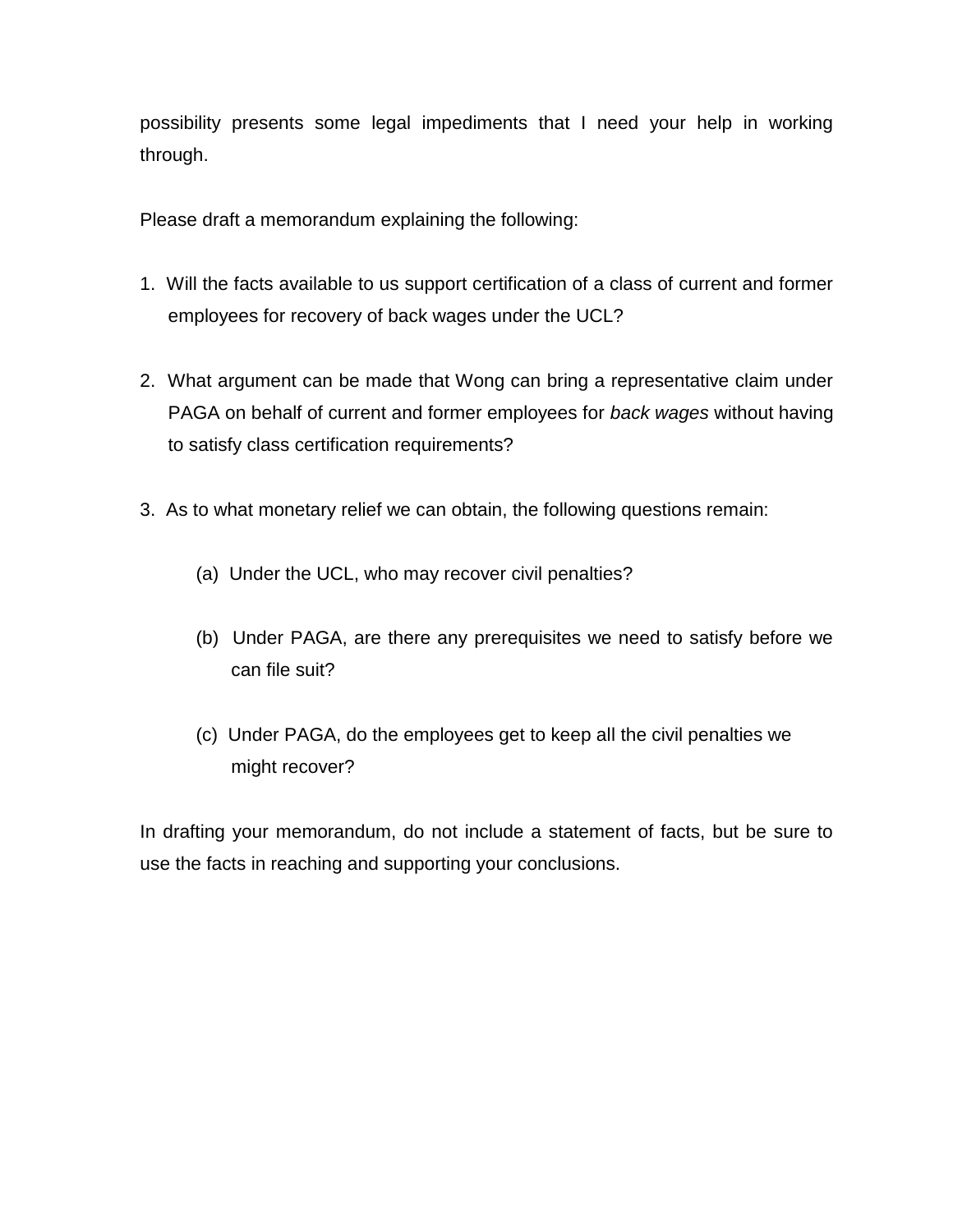## **TRANSCRIPT OF INTERVIEW OF ARNOLD WONG July 25, 2016**

**JEFF SU:** Hello, Mr. Wong – Arnold. I'm glad you could come in to see me today. You can give me the details of what we talked about briefly in our telephone conversation a few days ago. So let's start at the beginning.

**ARNOLD WONG:** Well, Bruce Pavlik, the boss at Pavlik Foods, fired me last week because I kept questioning him about some of the payroll practices at the company.

**SU:** How long had you worked for Pavlik and what was your job there?

**WONG:** I worked there since about November 1996 – something like that. My job was always head bookkeeper, and then in the last few years I was also the payroll administrator. You know, calculating the weekly payrolls, making up the payroll summaries, and giving them to Mr. Pavlik so he could pay the employees – actually, he'd give the payroll to the different department heads, who would actually hand out the pay to the employees.

**SU:** Tell me a little about Pavlik's business.

**WONG:** It's a meat processing plant. They get the carcasses from local suppliers – beef, lamb, and pork – and butcher it for the market. They ship all over the states – some frozen, some fresh.

**SU:** Okay. You told me on the phone that you wanted me to help you get some unpaid wages that Pavlik owes you, right?

**WONG:** Yeah. I was supposed to be paid fifteen dollars an hour. In the last year or so, work got so busy that I worked straight through my one-hour lunch period, eating lunch at my desk. When I would turn in my timesheet, Mr. Pavlik would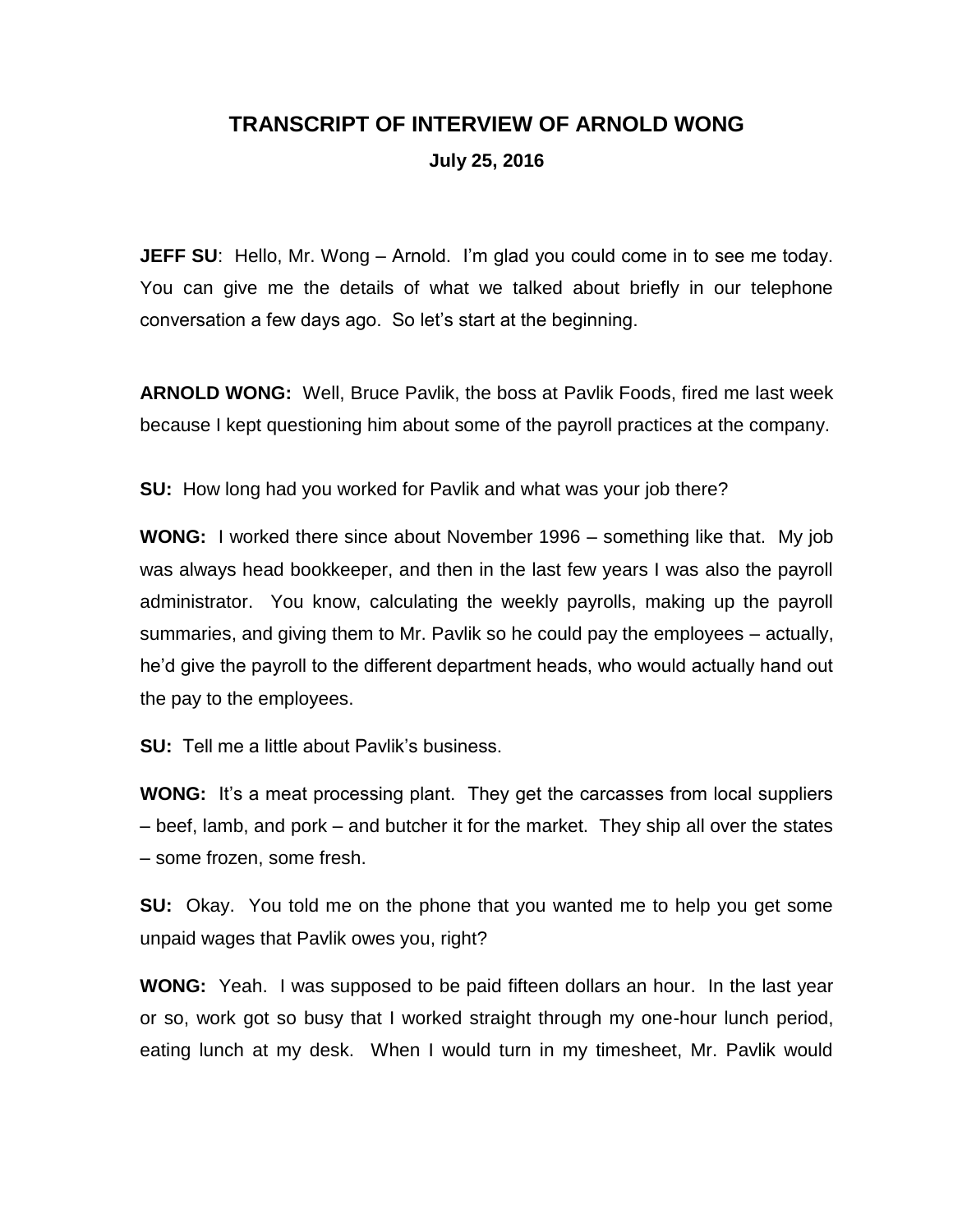deduct that hour and not pay me for it, telling me that I was supposed to take a lunch period and it wasn't his fault if I didn't.

**SU:** Is that it? Just non-payment for your lunch period?

**WONG:** No. I almost always worked nine or ten hours a day and most of the time, except around the year-end holidays, I worked six days a week – Sunday was my only day off. Sometimes he would give me a few dollars extra for, as he'd say, my "devotion" to work. But he never paid me for overtime like the law requires – at time and one-half.

**SU:** Were those the things that, when you questioned him about, he fired you for?

**WONG:** That was part of it. But I was also always being questioned by the plant workers about why they were being shorted. I mean, in the last couple of years I pointed out a number of things about payroll that I thought were wrong.

**SU:** Like what sorts of things?

**WONG:** Usually, he'd just tell me to do as I was told and not to make an issue of it – it was "none of my business," as he put it. But the things I questioned him about affected not just me, but almost all of the hourly plant workers. When he fired me, he told me that he was getting sick and tired of me questioning him all the time and, since I couldn't mind my own business, he told me to clean out my desk and leave. He didn't even pay me what he owed me for the last week's work.

**SU:** Well, first of all, how many hourly plant workers does Pavlik have?

**WONG:** It varies, but over a period of a year, I'd say about 350 to 400. It's hard to keep track because there's lots of turnover. My guess is that a lot of them are in the country illegally.

**SU:** Do you think the fact that they're illegals has anything to do with the payroll practices?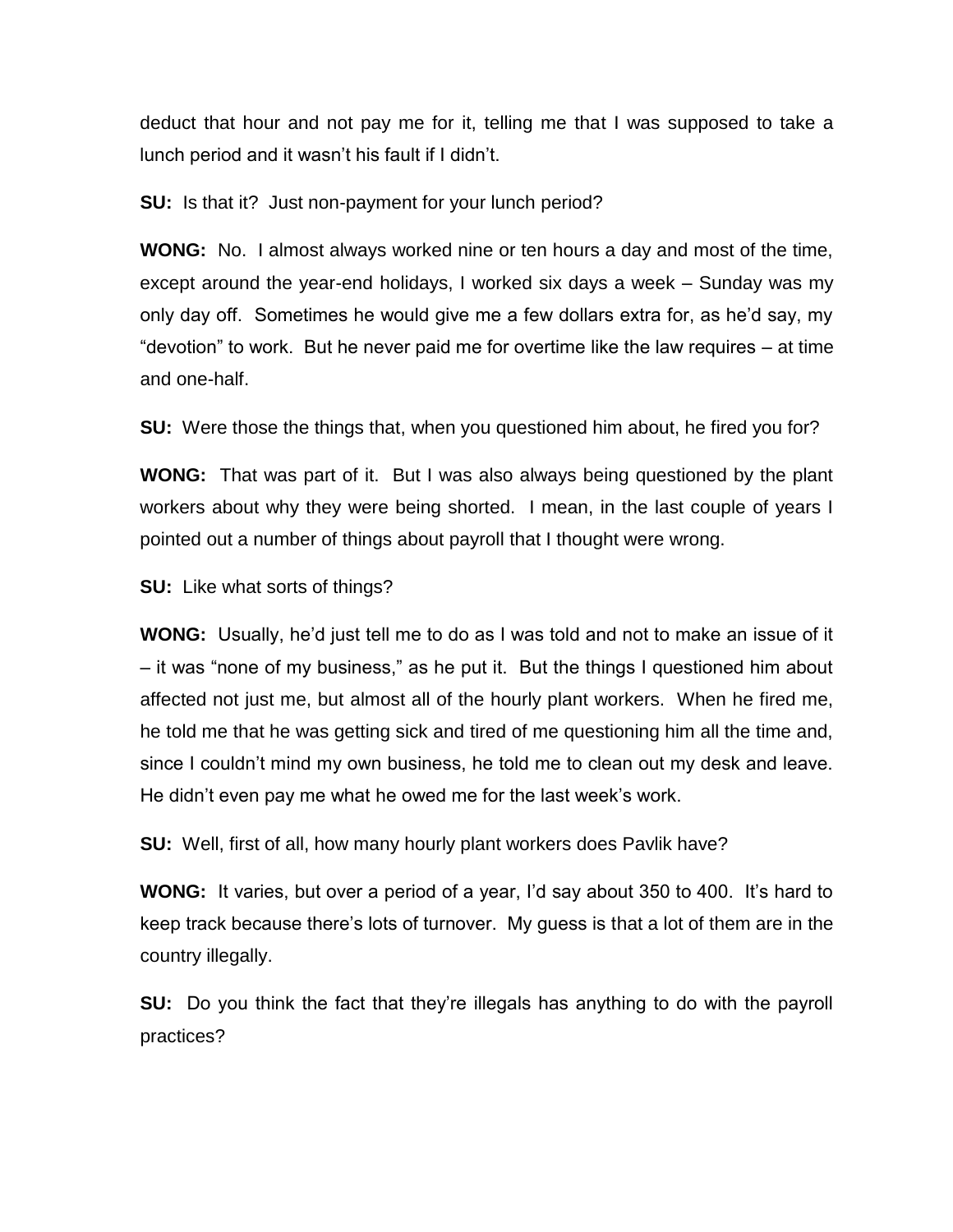**WONG:** Absolutely. Mr. Pavlik can get away with a lot of stuff because the employees are afraid to complain. Anyone who does complain gets fired – that's why there's so much turnover.

**SU:** Okay. Tell me the kinds of payroll practices that you think were wrong at Pavlik.

**WONG:** There were so many things. He'd make little side deals with individual employees, so it's hard to say whether any one thing affected more than just a few of the hourly workers – maybe the carcass handlers would get one deal, the skinners another deal, the deboners yet another deal, and so forth for all the different groups in the plant. Each week Mr. Pavlik would hand me some handwritten notes telling me how to figure the pay for some of them and different notes for others.

**SU:** Well, were there some things that generally affected all the hourly workers?

**WONG:** Yeah. One thing that was fairly common was that he wouldn't give them pay stubs that explained their pay, and they were always coming to me to try to get me to explain why they were paid one amount rather than what they thought they were entitled to.

#### **SU:** What else?

**WONG:** I can't say there was any one thing that applied to all the workers – as I said, Mr. Pavlik was always changing the deal for different groups. For example, the minimum wage is \$8.00 per hour. I know there were some workers, mostly the four- or five-person cleanup crew, who were paid less than the minimum wage. The most valuable workers were the butchers – they usually got paid overtime if they worked overtime, but nobody else did – and almost everyone worked overtime during different periods. I used to get calls from guys that Pavlik had fired wanting to know when they were going to get their final pay. He always made them wait at least a few days, and I know a lot of them never did get their final pay. Sometimes, Mr. Pavlik would pay them in cash about half of what he really owed them and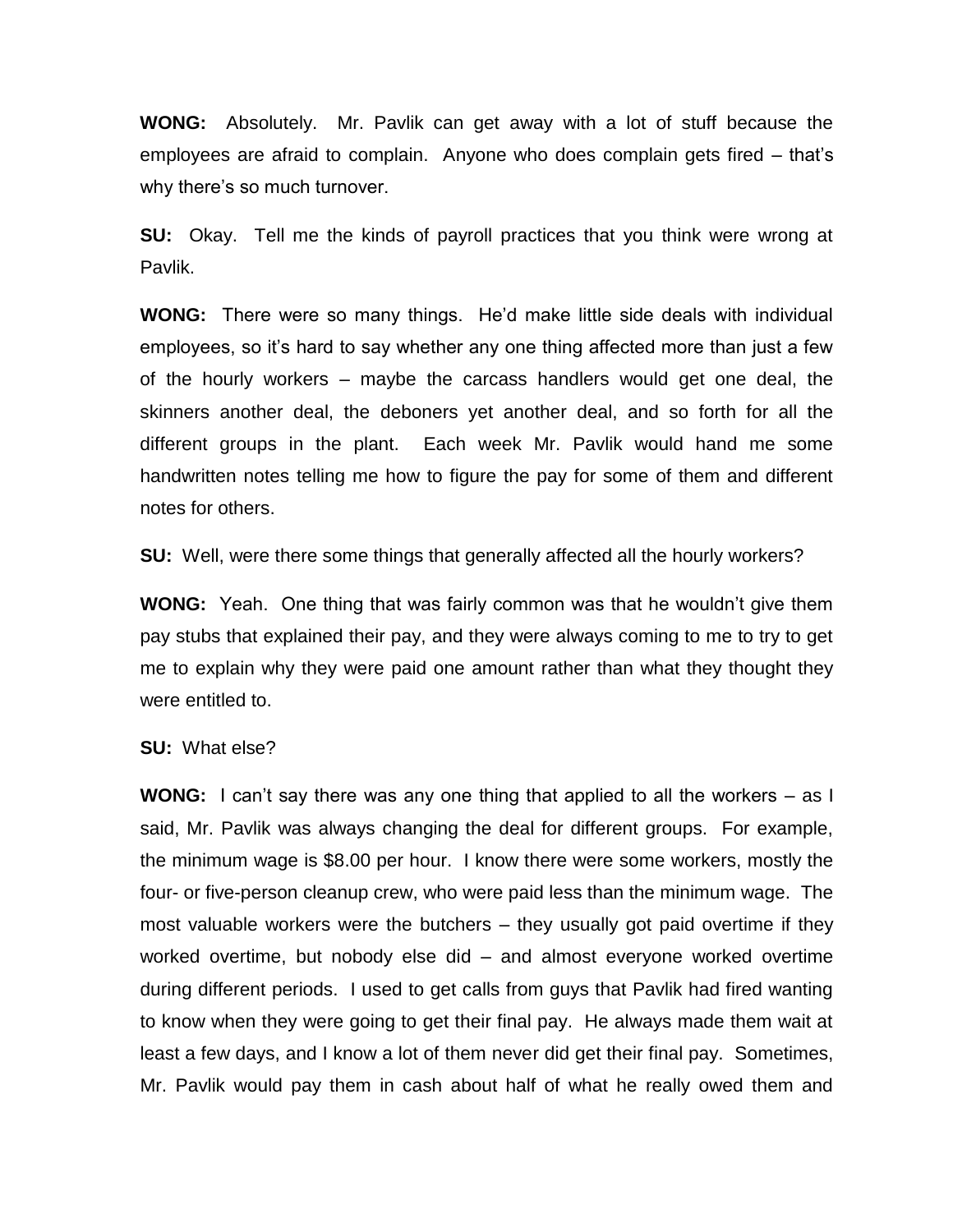make them sign a release before he'd give them the money. Time off for lunch was pretty much a hit-and-miss proposition – again, some workers got time off, others didn't. All kinds of stuff like that happened all the time.

**SU:** Did Pavlik keep time and pay records?

**WONG:** Yeah, some, but not accurate ones. I know he had a set of books he'd show government officials, but they didn't reflect the real facts. I've kept records of my own and a lot of the handwritten notes he used to hand me about how to figure the pay for different employees. I mean, it varied a lot. I know a lot of the workers also kept records of the hours they worked – they'd show them to me when they complained about not getting paid for all their hours.

**SU:** Did any government agency ever take action against Pavlik?

**WONG:** I know a few employees complained to the Labor Board, but I don't think any action was ever taken. The processing plant is way out in Gaston County, so I don't think it was on the Labor Board's priority list.

**SU:** Well, we'll certainly go after Pavlik for the back wages and penalties he owes you. But would you be willing to be the lead plaintiff to go after Pavlik on behalf of all the other past and present employees?

**WONG:** What do you mean? What's a lead plaintiff?

**SU:** There's something called a class action, where one person – a lead plaintiff – can sue as a representative of all the other employees affected by the same types of labor law violations. It would be a major case and would take a lot of work to put together, but I think we could do it if you'd be willing to stand up for all the rest of the workers.

**WONG:** Yeah, I guess so. That's what started this whole thing because I was speaking up for them. I'd like to be able to get them their money too if there's any way to do it.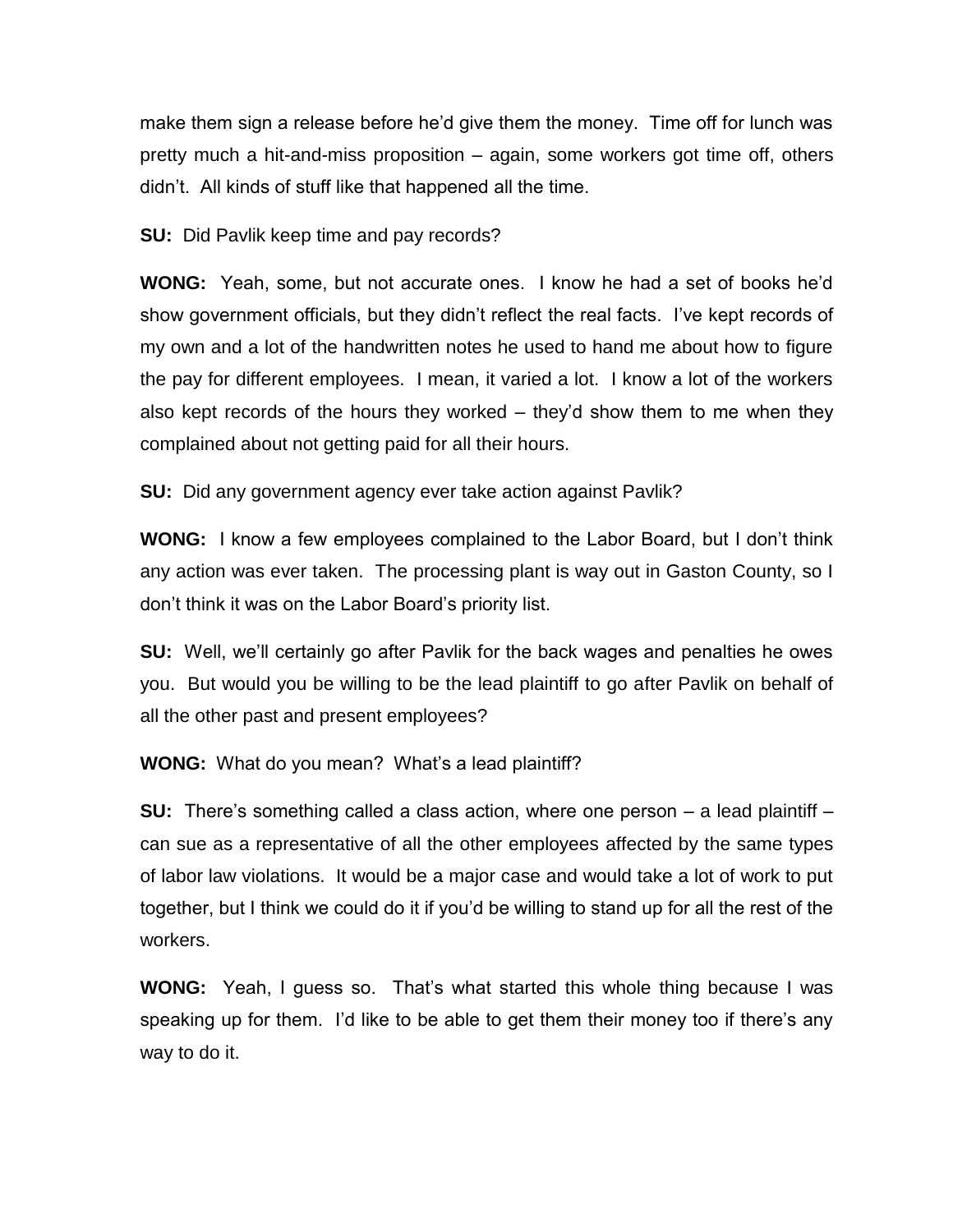**SU:** All right. Give me a few days to do some research, and I'll get back to you. Later, we'll have to talk about the burdens on you if you become the lead plaintiff.

**WONG:** Sounds good.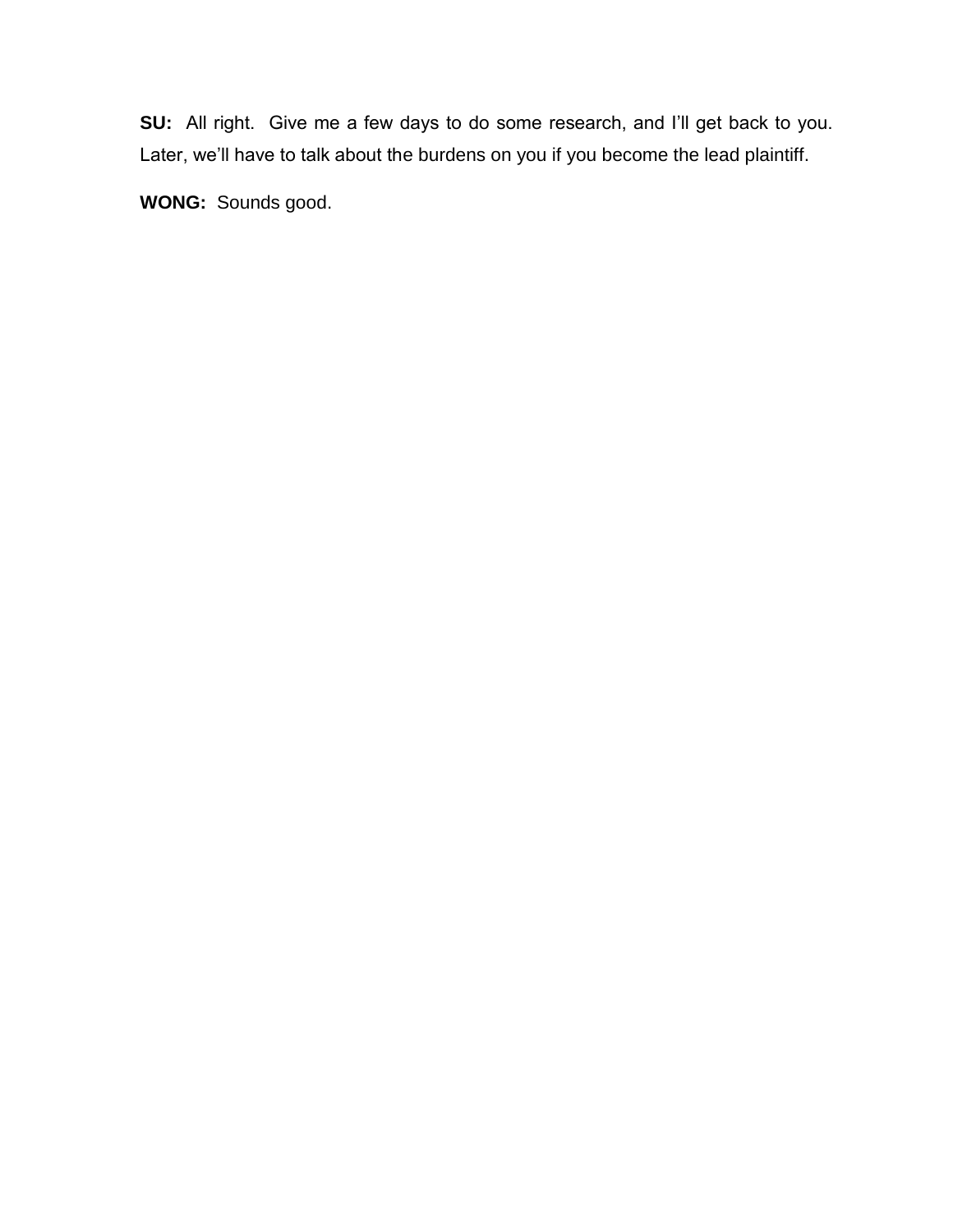# **LAW OFFICES OF JEFFREY SU 4130 Hellman Court, Suite 104 Riverdale, Columbia**

### **INTEROFFICE MEMORANDUM**

| TO:          | File                                                         |
|--------------|--------------------------------------------------------------|
| <b>FROM:</b> | Jeff Su                                                      |
| <b>DATE:</b> | July 25, 2016                                                |
| RE:          | Wong v. Pavlik Foods, Inc. - Possible Violations of Columbia |
|              | Labor Code                                                   |
|              |                                                              |

Based on preliminary information I obtained in my interview with Arnold Wong, I did some quick research to track the possible violations of the Columbia Labor Code at Pavlik Foods and the possible penalties that go along with the violations. Here they are:

\_\_\_\_\_\_\_\_\_\_\_\_\_\_\_\_\_\_\_\_\_\_\_\_\_\_\_\_\_\_\_\_\_\_\_\_\_\_\_\_\_\_\_\_\_\_\_\_\_\_\_\_\_\_\_\_\_\_\_\_\_\_\_\_

- Section 201: Failure to pay all wages due upon discharge from employment
- Section 203: Additional wages up to 30 day's pay (waiting time penalty) for violation of Section 201
- Section 206.5: Unlawful to require release from employee as a condition to receiving wages due
- Section 226: Requirement for pay stubs showing hours, rate of pay, and wage calculation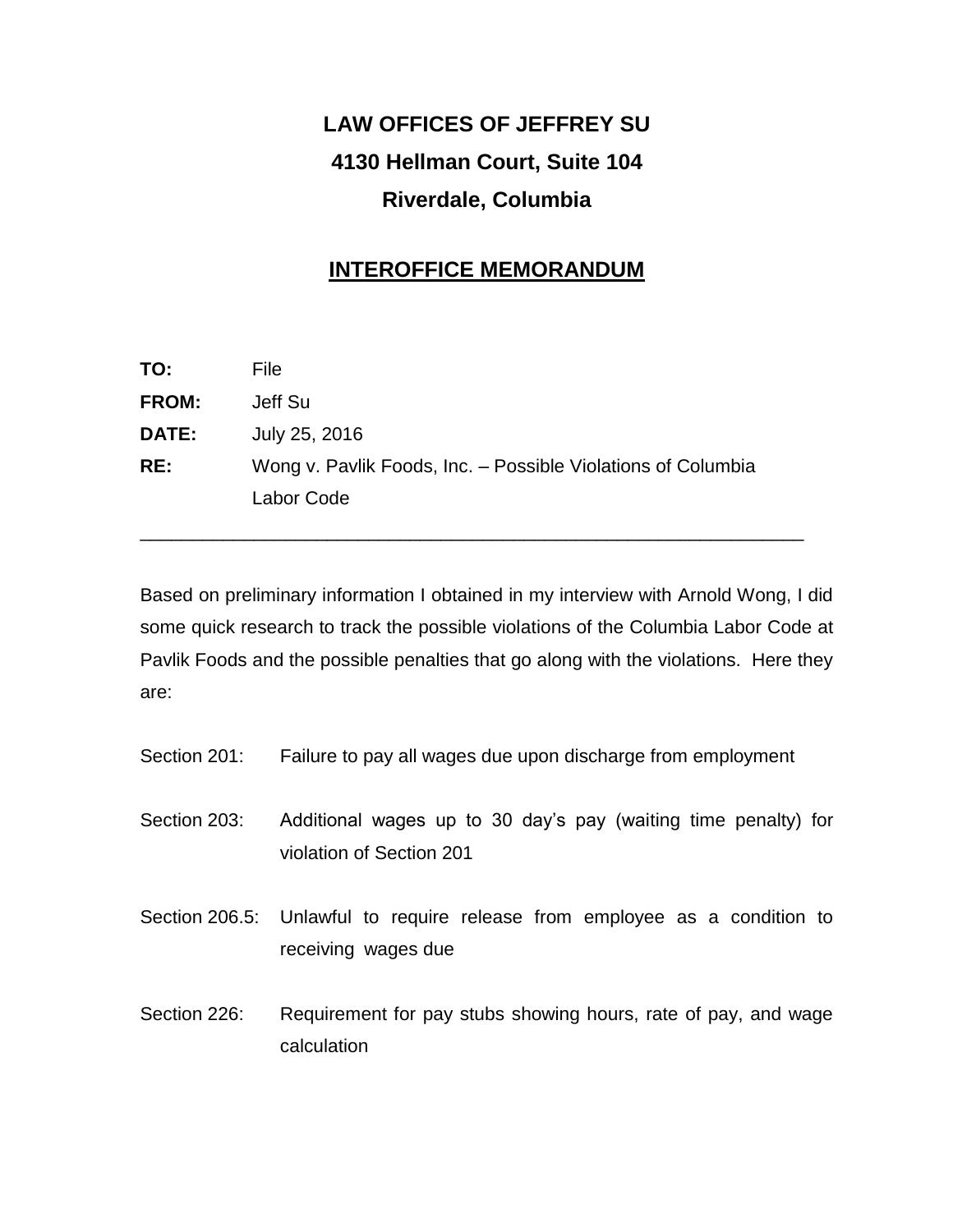Section 226.7: One hour's extra pay due for each missed meal period

- Section 510: Requirement to pay time and one-half for overtime after 8 hours a day or 40 hours a week
- Section 512: Requirement for meal period of specified length during work shift
- Section 1194: Failure to pay minimum wage; liquidated damages up to twice the amount found due

Sections 210, 225.5, 558: These sections impose penalties to be assessed against the employer for violations of the foregoing sections; the penalties are between \$50 and \$100 per violation, per employee for the first violation, and between \$100 and \$200 per violation, per employee for subsequent violations.

These are all penalties for Labor Code violations. They can be recovered by the Labor Commissioner, who is the head of the Division of Labor Standards, which, in turn, is a subdivision of the Labor and Workforce Development Agency of the State of Columbia. The penalties listed above, as well as penalties specifically provided for in PAGA, are all recoverable under PAGA.

In addition, the UCL provides for a civil penalty of \$2,500 per violation, but I'm not sure how that works or who can recover it.

Hard to say, at this early stage, what the aggregate back wages and penalties could be, but certainly in the millions if Wong's information pans out.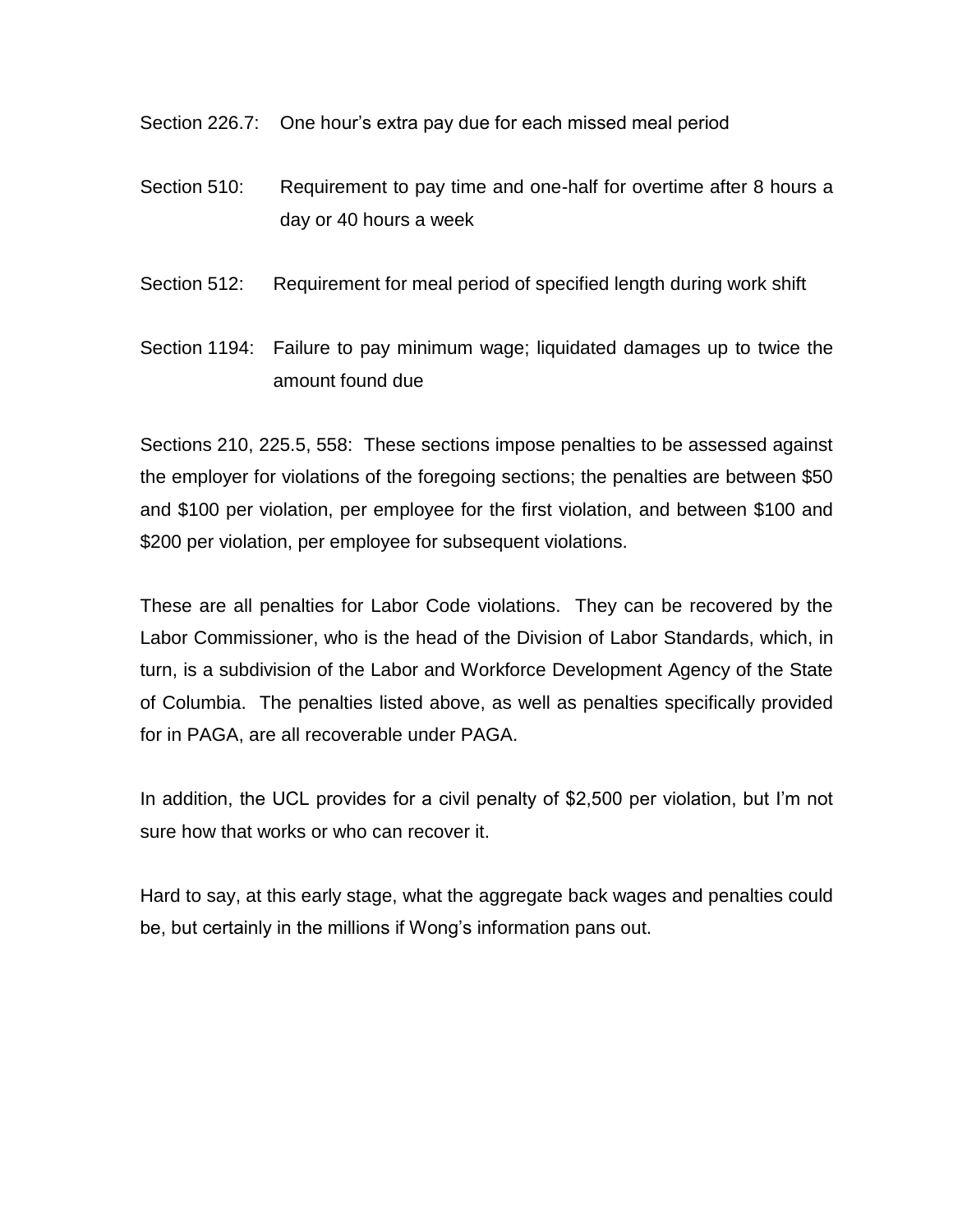

# **July 2016**

# **California Bar Examination**

# **Performance Test B LIBRARY**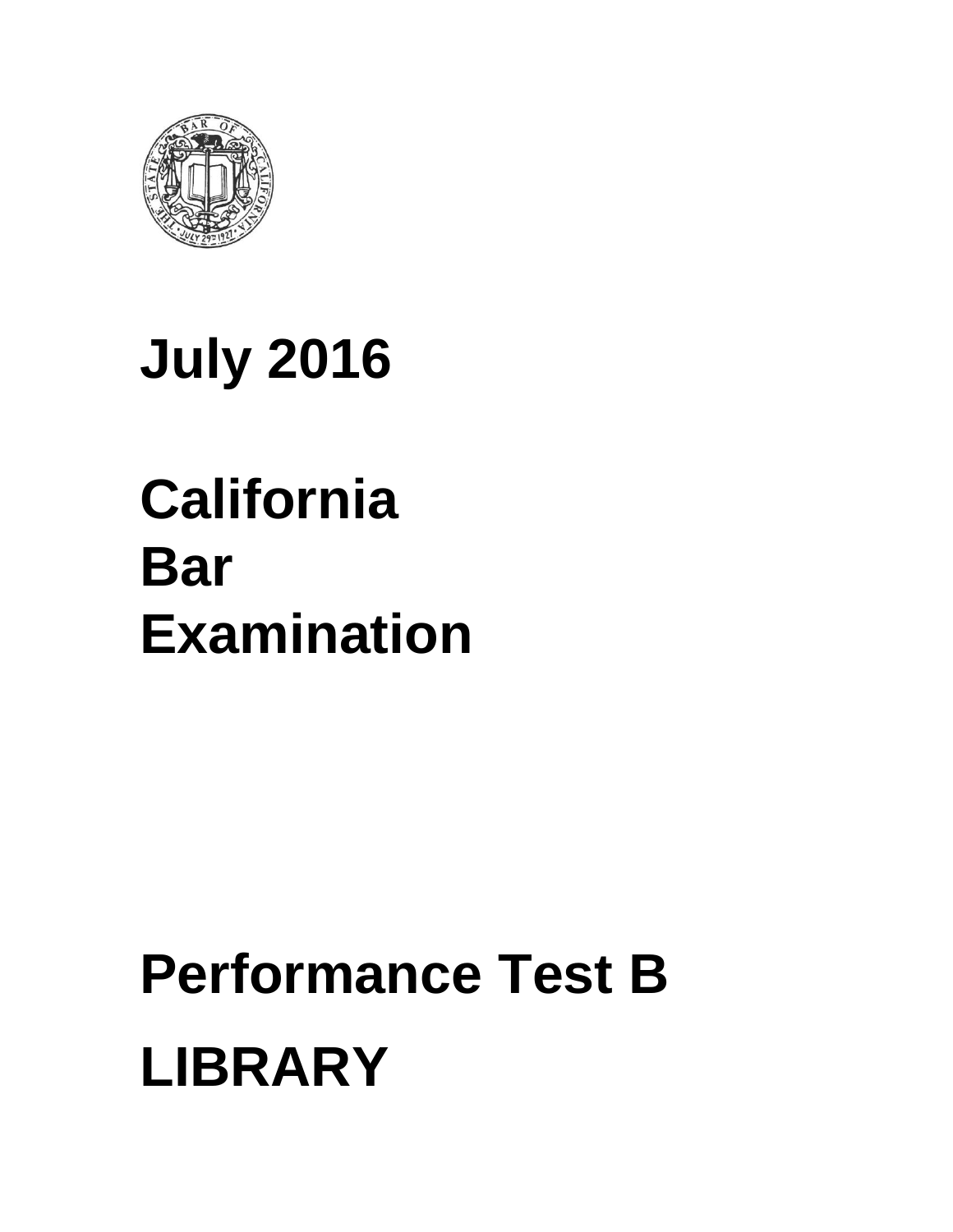## **WONG v. PAVLIK FOODS, INC.**

## **LIBRARY**

| <b>Excerpts from the Columbia Business Code</b>    |
|----------------------------------------------------|
| <b>Excerpt from the Columbia Code of Procedure</b> |
|                                                    |
| <b>Private Attorney General Act</b>                |
| Arentz v. Angelina Dairy, Inc.                     |
| Westlund v. Palladin Farms, Inc.                   |
| Talbott v. Euphonic Synthesizers, LLC              |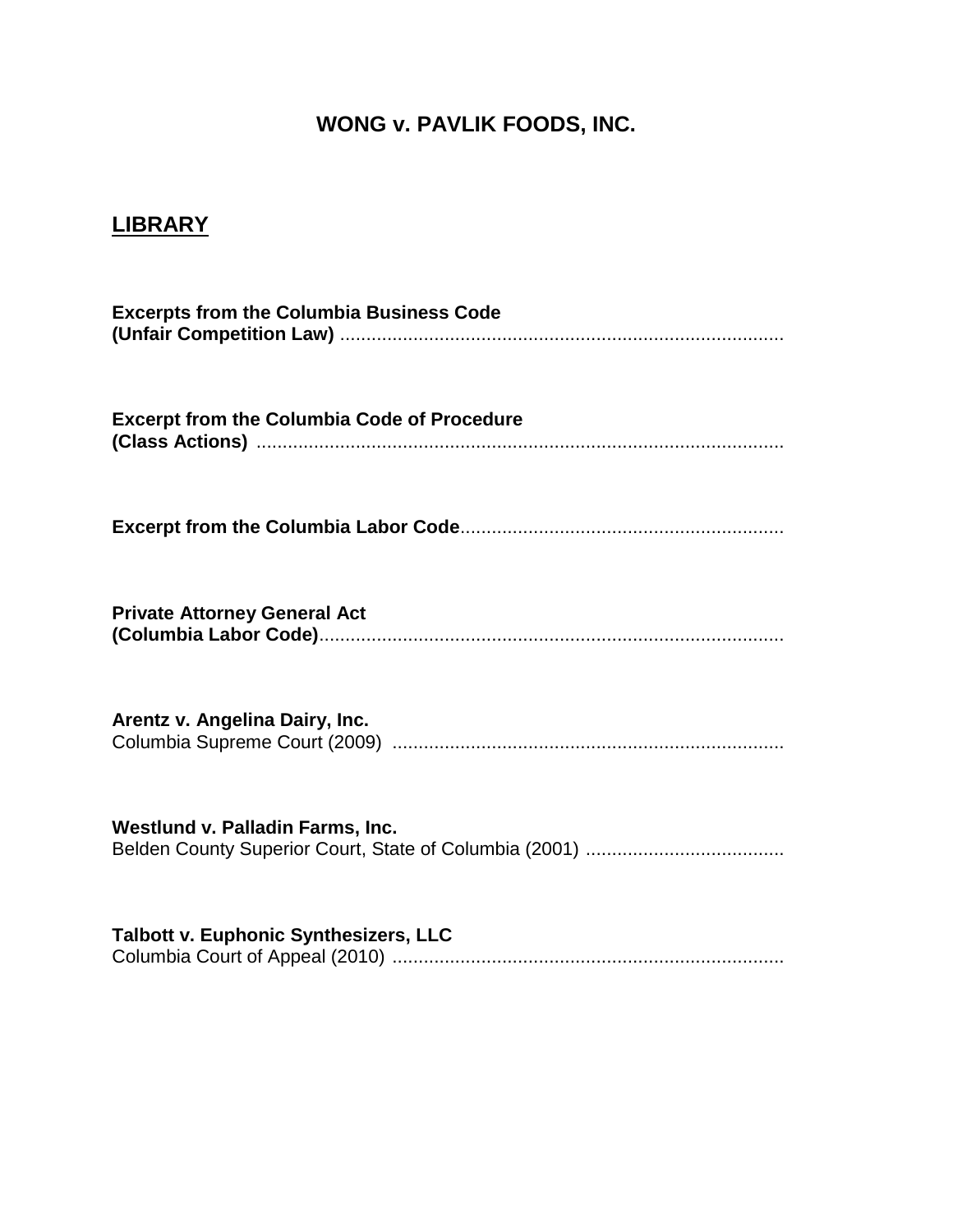### **EXCERPTS FROM THE COLUMBIA BUSINESS CODE**

## **(Unfair Competition Law)**

**Section 17200**. As used in this chapter, unfair competition shall mean and include any unlawful, unfair or fraudulent business act or practice.

**Section 17203.** The court may make such orders or judgments as may be necessary to restore to any person in interest any money or property, real or personal, which may have been acquired by means of such unfair competition. Any person may pursue representative claims or relief on behalf of others only if the claimant meets the standing requirements of Section 17204 and complies with Section 382 of the Code of Procedure.

**Section 17204.** Actions for relief pursuant to this chapter shall be prosecuted exclusively in a court of competent jurisdiction by the Attorney General or a district attorney or by a county counsel or by a person who has suffered injury in fact and has lost money or property as a result of the unfair competition.

**Section 17206**. Any person who engages, has engaged, or proposes to engage in unfair competition shall be liable for a civil penalty not to exceed two thousand five hundred dollars (\$2,500) for each violation, which shall be assessed and recovered in a civil action brought in the name of the people of the State of Columbia by the Attorney General.

# **EXCERPT FROM THE COLUMBIA CODE OF PROCEDURE (Class Actions)**

**Section 382.** When the question is one of a common or general interest, of many persons, or when the parties are numerous, and it is impracticable to bring them all before the court, one or more may sue or defend for the benefit of all.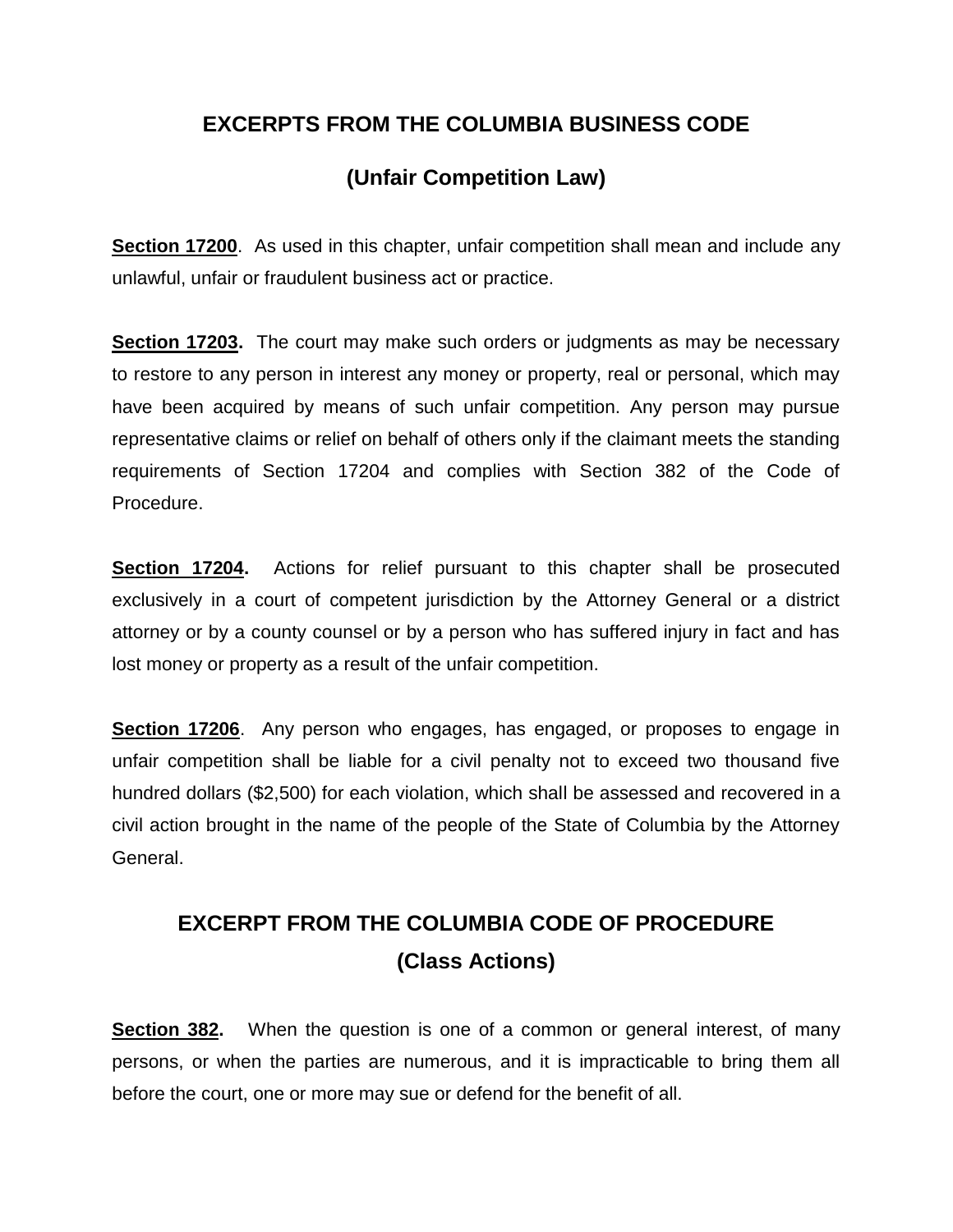### **EXCERPT FROM THE COLUMBIA LABOR CODE**

### **Section 558.**

- (a) Any employer or other person acting on behalf of an employer who violates, or causes to be violated, a section of this chapter or any provision regulating hours and days of work in this code shall be subject to a civil penalty as follows:
	- (1) For any initial violation, fifty dollars (\$50) for each underpaid employee for each pay period for which the employee was underpaid in addition to an amount sufficient to recover underpaid wages.
	- (2) For each subsequent violation, one hundred dollars (\$100) for each underpaid employee for each pay period for which the employee was underpaid in addition to an amount sufficient to recover underpaid wages.
	- (3) Wages recovered pursuant to this section shall be paid to the affected employee.
- (b) If upon inspection or investigation the Labor Commissioner determines that a person had paid or caused to be paid a wage for overtime work in violation of any provision of this chapter, or any provision regulating hours and days of work in this code, the Labor Commissioner may issue a citation and obtain and enforce a judgment to recover the unpaid wages.
- (c) The civil penalties provided for in this section are in addition to any other civil or criminal penalty provided by law.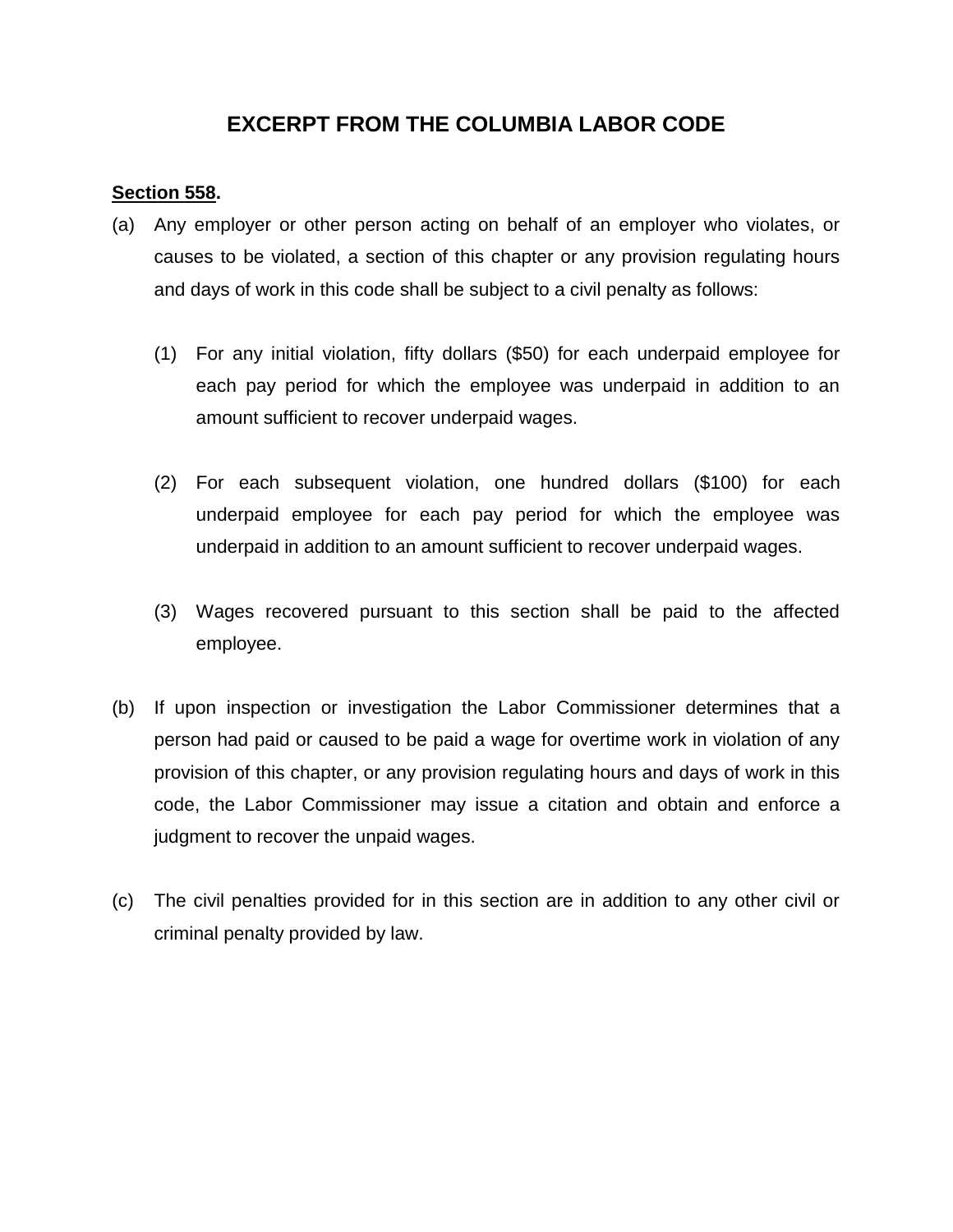## **PRIVATE ATTORNEY GENERAL ACT (Columbia Labor Code)**

#### **Section 2699.**

- (a) Notwithstanding any other provision of law, any provision of this code that provides for a civil penalty to be assessed and collected by the Labor and Workforce Development Agency or any of its departments, divisions, commissions, boards, agencies, or employees, for a violation of the Labor Code, may, as an alternative, be recovered through a civil action brought by an aggrieved employee on behalf of himself or herself and other current or former employees pursuant to the procedures specified in Section 2699.3.
- (b) For purposes of this part, "aggrieved employee" means any person who was employed by the alleged violator and against whom one or more of the alleged violations was committed.
- (c) For all provisions of this code except those for which a civil penalty is specifically provided, the civil penalty for a violation of these provisions is one hundred dollars (\$100) for each aggrieved employee per pay period for the initial violation and two hundred dollars (\$200) for each aggrieved employee per pay period for each subsequent violation.
- (d) An aggrieved employee may recover the civil penalty described in subdivision (c) in a civil action pursuant to the procedures specified in Section 2699.3 filed on behalf of himself or herself and other current or former employees against whom one or more of the alleged violations was committed. Any employee who prevails in any action shall be entitled to an award of reasonable attorney's fees and costs. Nothing in this part shall operate to limit an employee's right to pursue or recover other remedies available under state or federal law, either separately or concurrently with an action taken under this part.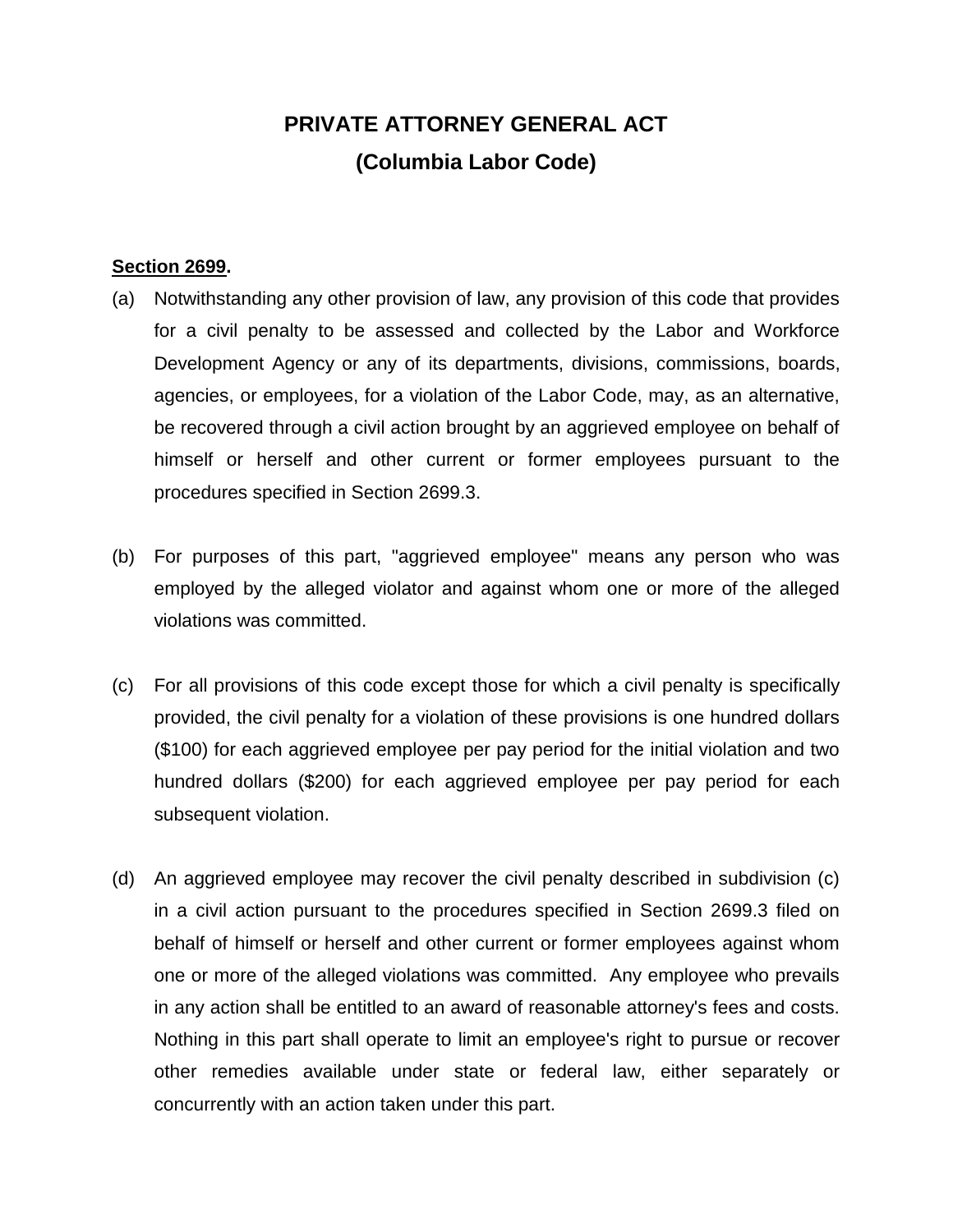(e) Civil penalties recovered by aggrieved employees shall be distributed as follows: 75 percent to the Labor and Workforce Development Agency for enforcement of labor laws and 25 percent to the aggrieved employees.

### **Section 2699.3.**

- (a) A civil action by an aggrieved employee pursuant to Section 2699 alleging a violation of any applicable provision of the Labor Code shall commence only after the following requirements have been met:
	- (1) The aggrieved employee or representative shall give written notice by certified mail to the Labor and Workforce Development Agency and the employer of the specific provisions of this code alleged to have been violated, including the facts and theories to support the alleged violation.
	- (2) The agency shall notify the employer and the aggrieved employee or representative by certified mail that it does not intend to investigate the alleged violation within 30 calendar days of the postmark date of the notice received pursuant to paragraph (1). Upon receipt of that notice or if no notice is provided within 33 calendar days of the postmark date of the notice given pursuant to paragraph (1), the aggrieved employee may commence a civil action pursuant to Section 2699.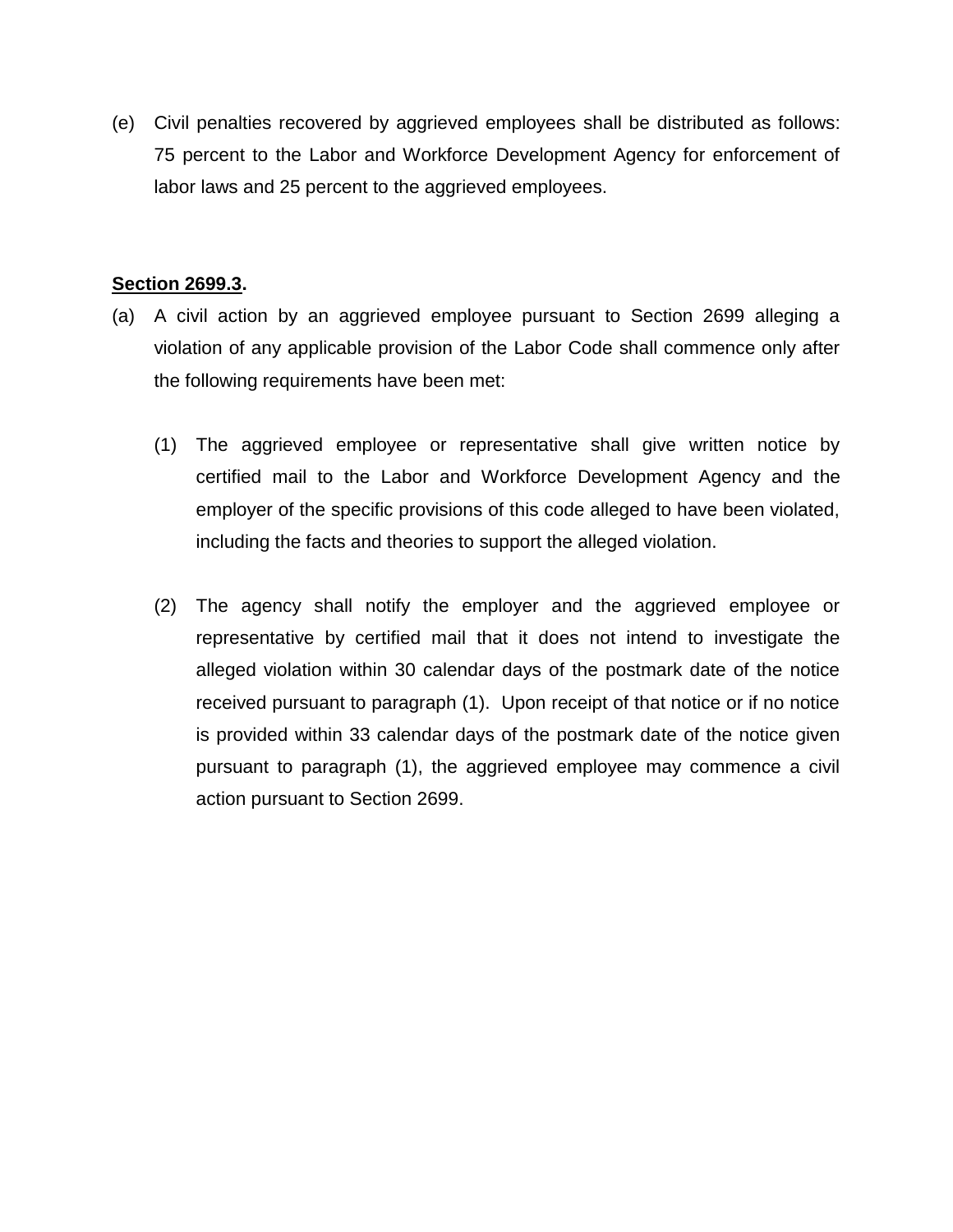## **ARENTZ v. ANGELINA DAIRY, INC. Columbia Supreme Court (2009)**

The sole issue in this case is whether an employee who, on behalf of himself and other employees, sues an employer under the Unfair Competition Law (Business Code Section 17200, et seq.) for Labor Code violations must satisfy class action certification requirements, but that those requirements need not be met when an employee's representative action against an employer is seeking civil penalties under the Private Attorney General Act of 2004 (Labor Code Section 2699).

Jose A. Arentz sued his former employer, Angelina Dairy. In the first cause of action in the First Amended Complaint, Plaintiff alleged violations of the Labor Code *on behalf of himself as well as other current and former employees of Defendant.* The claim is that Defendant had violated the Labor Code by failing to pay all wages due, to provide itemized wage statements, to maintain adequate payroll records, to pay all wages due upon termination, to provide rest and meal periods, to offset proper amounts for employer-provided housing, and to provide necessary tools and equipment. In this cause of action, Plaintiff sought to recover under the Private Attorney General Act all statutory penalties associated with the Labor Code violations.

The second cause of action alleged violations of the Unfair Competition Law *on behalf of himself as well as other current and former employees of Defendant* based on Defendant's failures to credit Plaintiff for all hours worked, to pay overtime wages, to pay wages when due, to pay wages due upon termination, to provide rest and meal periods, and to obtain written authorization for deducting or offsetting wages.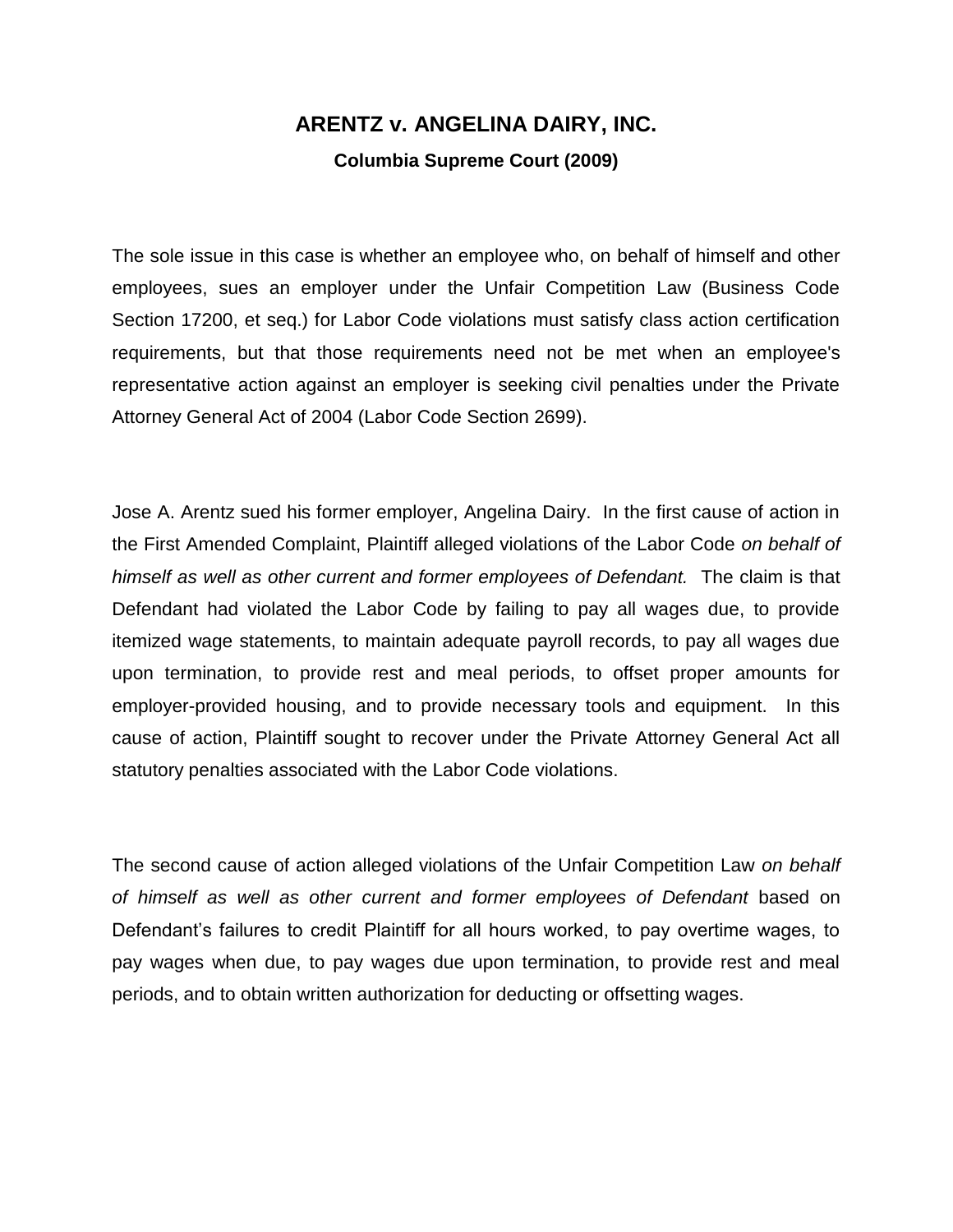The trial court granted Defendant's motion to strike the second cause of action on the ground that Plaintiff failed to comply with the pleading requirements for class actions. Plaintiff petitioned the Court of Appeal for a writ of mandate. That court held that the causes of action brought in a representative capacity alleging violations of the Unfair Competition Law, but not the representative claims under the Labor Code's Private Attorney General Act of 2004, were subject to class action certification requirements. We granted Plaintiff's petition for review.

Plaintiff contends the Court of Appeal erred in holding that to bring representative claims (that is, claims on behalf of others as well as himself) under the Unfair Competition Law, he must comply with class action requirements. We disagree.

In a class action, the plaintiff, in a representative capacity, seeks recovery on behalf of other persons. A party seeking certification of a class bears the burden of establishing that there is an ascertainable class and a well-defined community of interest among the class members. If the trial court grants certification, class members are notified that any class member may opt out of the class and that the judgment will bind all members who do not opt out. A class action cannot be settled or dismissed without court approval.

The Unfair Competition Law prohibits "any unlawful, unfair or fraudulent business act or practice." It provides that a private plaintiff may bring a representative action under this law only if the plaintiff has "suffered injury in fact and has lost money or property as a result of such unfair competition" and "complies with Section 382 of the Code of Procedure, which provides that "when the question is one of a common or general interest, of many persons, or when the parties are numerous, and it is impracticable to bring them all before the court, one or more may sue or defend for the benefit of all." This court has interpreted Section 382 of the Code of Procedure as authorizing class actions. The Unfair Competition Law also provides that "*Any person may pursue*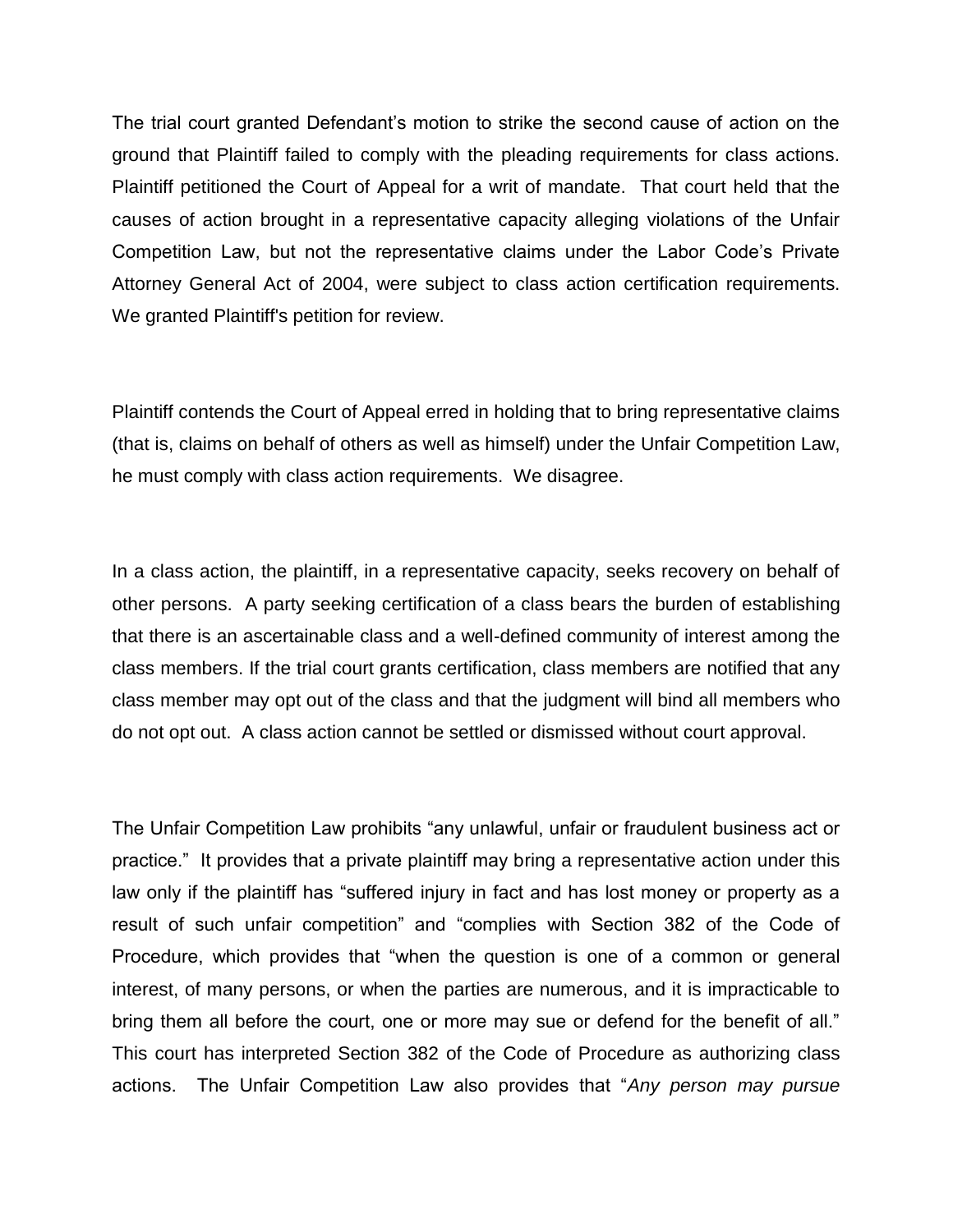*representative claims or relief on behalf of others only if the claimant meets the standing requirements of Section 17204 and complies with Section 382 of the Code of Procedure.*" Read together, these provisions leave no doubt that a plaintiff seeking to maintain a class action under the Unfair Competition Law must satisfy the stringent requirements for showing community of interest among the represented parties, common issues of law and fact, adequate representation of the class interests by the nominal parties, and sufficient numerosity.

We turn now to the next issue – whether class action certification requirements must also be satisfied when an aggrieved employee seeks civil penalties for himself and other employees under the Labor Code's Private Attorney General Act of 2004 for an employer's alleged Labor Code violations.

In September 2003, the Legislature enacted the Private Attorney General Act of 2004 (Labor Code Section 2698, et seq.). The Legislature declared that adequate financing of labor law enforcement was necessary to achieve maximum compliance with state labor laws, that staffing levels for labor law enforcement agencies had declined and were unlikely to keep pace with the future growth of the labor market, and that it was therefore in the public interest to allow aggrieved employees, acting as private attorneys general, to recover civil penalties for Labor Code violations, with the understanding that labor law enforcement agencies were to retain primacy over private enforcement efforts.

Under this legislation, an "aggrieved employee" may bring a civil action personally and on behalf of other current or former employees to recover civil penalties for Labor Code violations. Of the civil penalties recovered, 75 percent goes to the Labor and Workforce Development Agency, leaving the remaining 25 percent for the "aggrieved employees."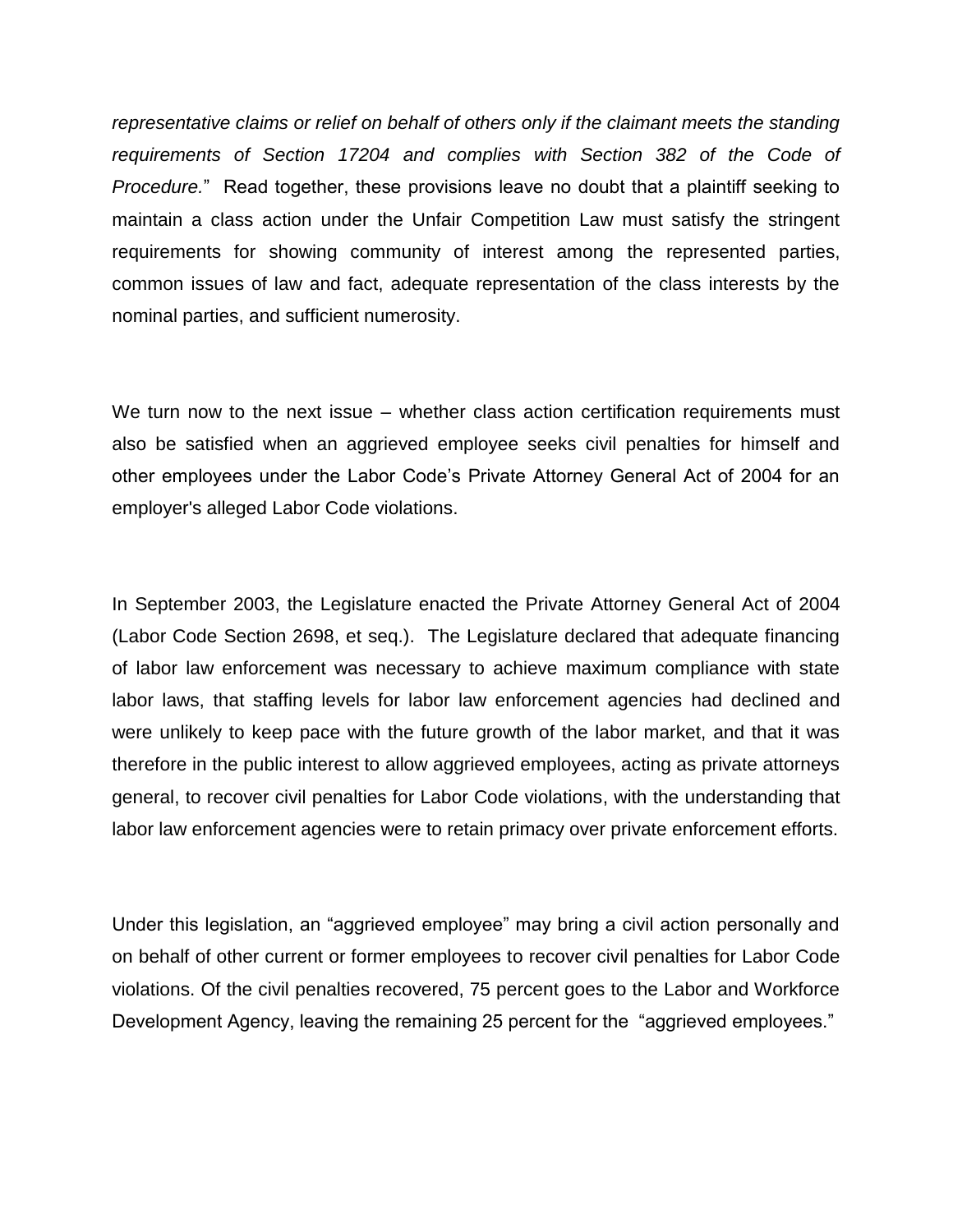Before bringing a civil action for statutory penalties, an employee must comply with Labor Code Section 2699.3, requiring the employee to give written notice of the alleged Labor Code violations to both the employer and the Labor and Workforce Development Agency, and the notice must describe facts and theories supporting the violation. If the agency notifies the employee and the employer that it does not intend to investigate (as occurred here), or if the agency fails to respond within 33 days, the employee may then bring a civil action against the employer.

Here, Plaintiff's first cause of action seeks civil penalties under the Private Attorney General Act of 2004 for himself and other employees of Defendant for alleged violations of various Labor Code provisions. Defendant challenges the Court of Appeal's holding here that to bring this cause of action, Plaintiff need *not* satisfy class action certification requirements.

The court relied on these three reasons: (1) Labor Code Section 2699, subdivision (a), states that "[n]otwithstanding any other provision of law" an aggrieved employee may bring an action against the employer "on behalf of himself or herself and other current or former employees"; (2) unlike the Unfair Competition Law's Section 17203, the Private Attorney General Act of 2004 does not expressly require that representative actions comply with Code of Procedure Section 382; and (3) a private plaintiff suing under this act is essentially bringing a law enforcement action designed to protect the public.

At issue here is whether such actions *must* be brought as a class action subject to the traditional class certification requirements.

Defendant urges us to construe the Private Attorney General Act of 2004 as requiring that all actions under that act be brought as traditional class actions. We decline.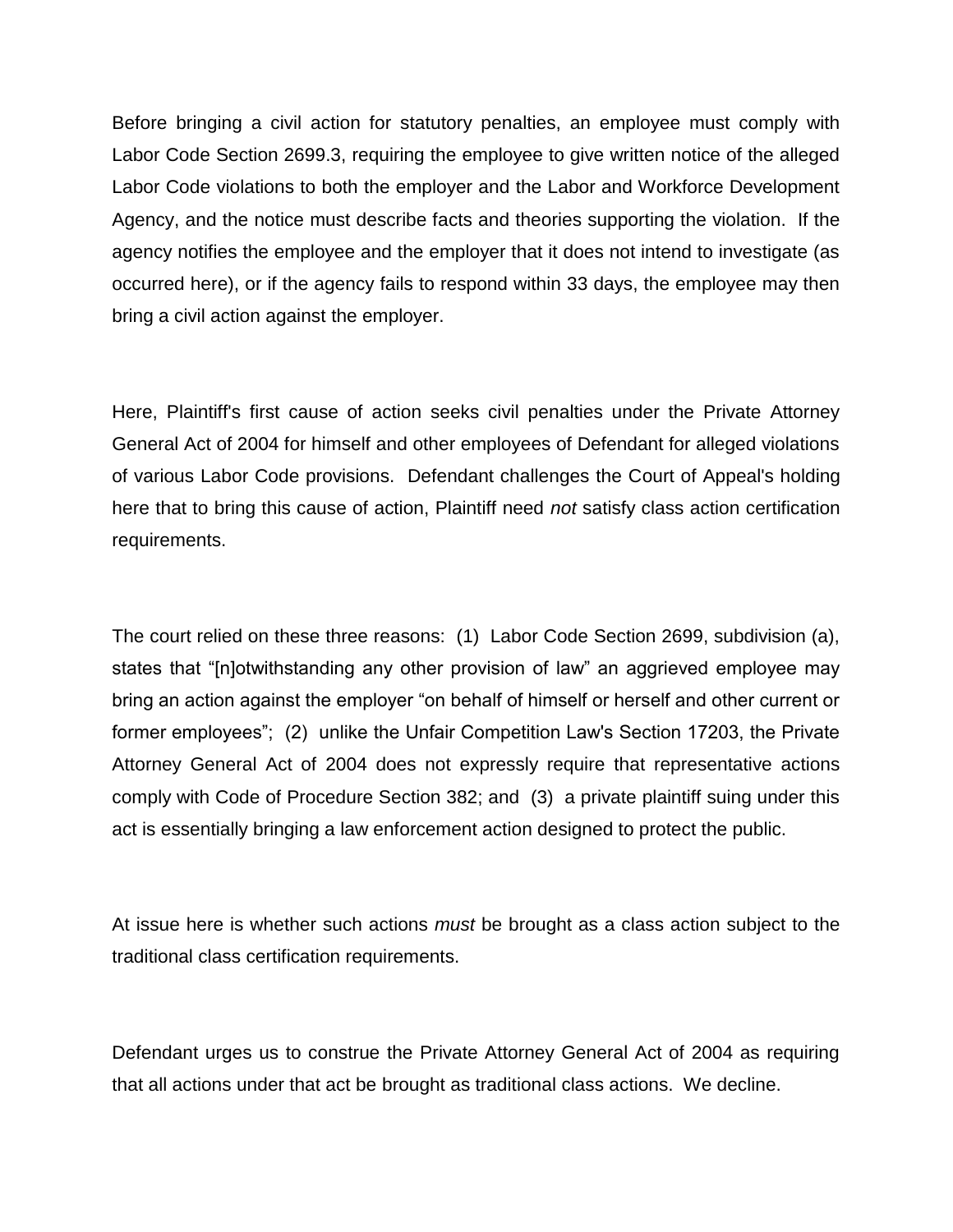An employee plaintiff suing, as here, under the Private Attorney General Act of 2004, does so as the proxy or agent of the state's labor law enforcement agencies. The Act's declared purpose is to supplement enforcement actions by public agencies, which lack adequate resources to bring all such actions themselves. In a lawsuit brought under the Act, the employee plaintiff represents the same legal right and interest as state labor law enforcement agencies – namely, recovery of civil penalties that otherwise would have been assessed and collected by the Labor Workforce Development Agency. The employee plaintiff may bring the action only after giving written notice to both the employer and the Labor and Workforce Development Agency and 75 percent of any civil penalties recovered must be distributed to the Labor and Workforce Development Agency. Because collateral estoppel applies not only against a party to the prior action in which the issue was determined, but also against those for whom the party acted as an agent or proxy, a judgment in an employee's action under the Act binds not only that employee but also the state labor law enforcement agencies.

Because an aggrieved employee's action under the Private Attorney General Act of 2004 functions as a substitute for an action brought by the government itself, a judgment in that action binds all those, including nonparty aggrieved employees, who would be bound by a judgment in an action brought by the government. The Act authorizes a representative action only for the purpose of seeking statutory penalties for Labor Code violations, and an action to recover civil penalties is fundamentally a law enforcement action designed to protect the public and not to benefit private parties. When a government agency is authorized to bring an action on behalf of an individual or in the public interest, and a private person lacks an independent legal right to bring the action, a person who is not a party but who is represented by the agency is bound by the judgment as though the person were a party. Accordingly, with respect to the recovery of civil penalties, nonparty employees as well as the government are bound by the judgment in an action brought under the Act.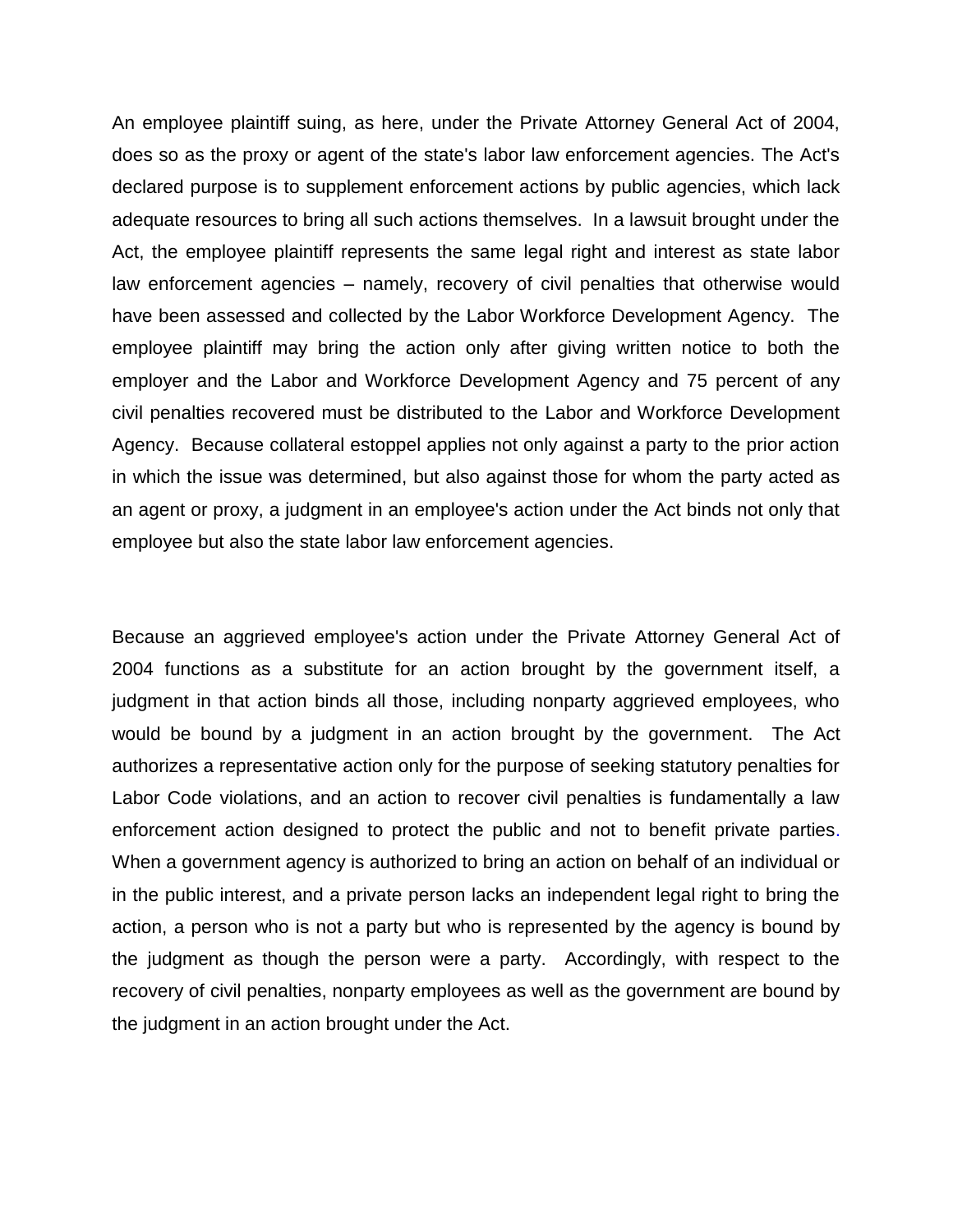As Defendant points out, there remain situations in which nonparty aggrieved employees may profit from a judgment in an action brought under the Private Attorney General Act of 2004. This is why: Recovery of civil penalties under the act requires proof of a Labor Code violation, and for some Labor Code violations there are remedies in addition to civil penalties (for example, lost wages and work benefits, unpaid overtime compensation, one hour of additional pay for missed meal periods, etc.). Therefore, if an employee plaintiff prevails in an action under the Act for civil penalties by proving that the employer has committed a Labor Code violation, the defendant employer will be bound by the resulting judgment. Nonparty employees may then, by invoking collateral estoppel, use the judgment against the employer to obtain remedies other than civil penalties for the same Labor Code violations. If the employer had prevailed, however, the nonparty employees, because they were not given notice of the action or afforded any opportunity to be heard, would not be bound by the judgment as to remedies other than civil penalties.

The potential for nonparty aggrieved employees to benefit from a favorable judgment under the act without being bound by an adverse judgment, however, is not unique to the Private Attorney General Act of 2004. It also exists when an action seeking civil penalties for Labor Code violations is brought by a government agency rather than by an aggrieved employee suing under the Private Attorney General Act of 2004, because an action under the Act is designed to protect the public, and the potential impact on remedies other than civil penalties is ancillary to the action's primary objective.

The judgment of the Court of Appeal is affirmed.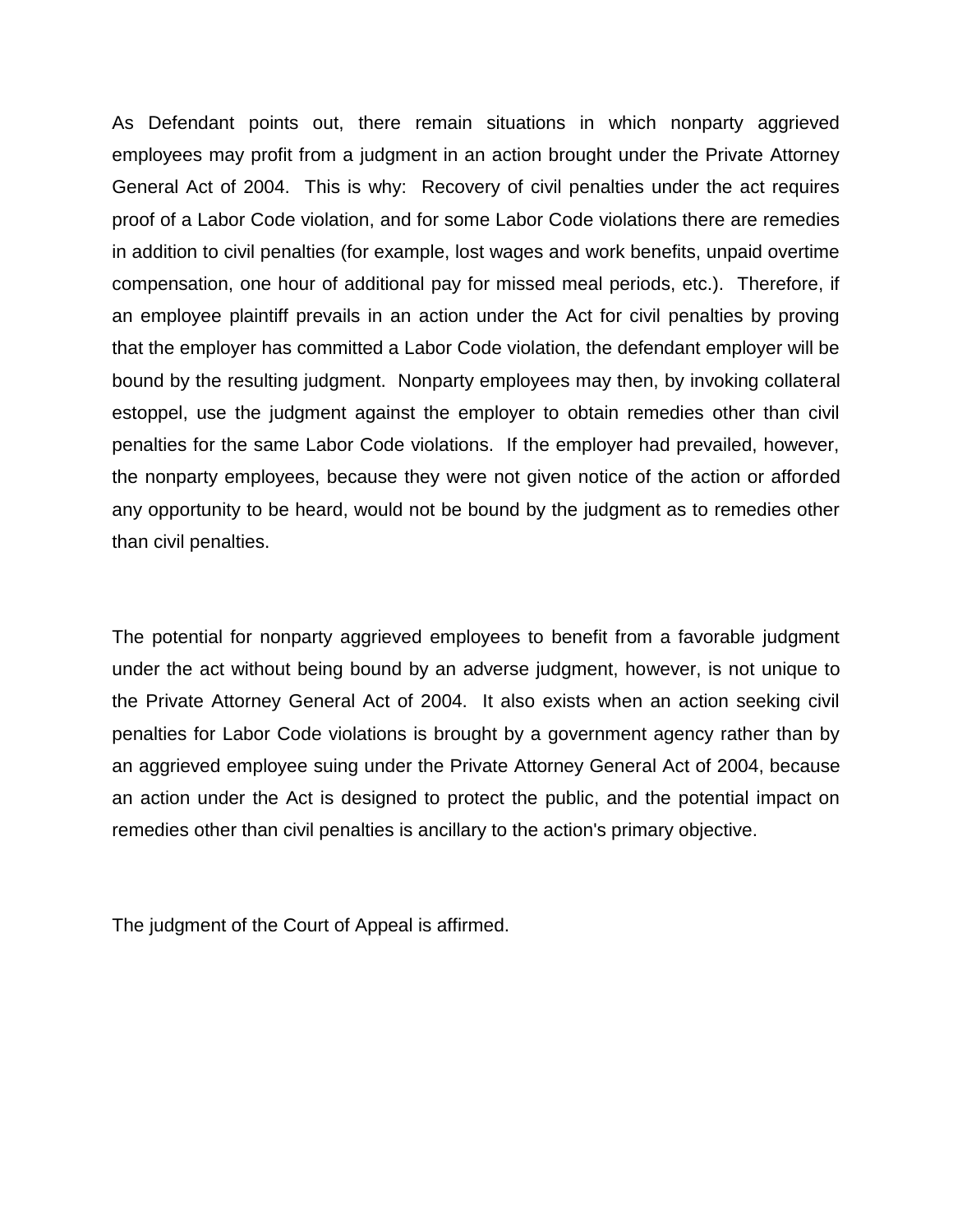## **SUPERIOR COURT IN AND FOR THE COUNTY OF BELDEN**

## **STATE OF COLUMBIA**

| ABEL WESTLUND,                 | Case No. CIV-39-14430-01      |
|--------------------------------|-------------------------------|
| individually and on behalf of  |                               |
| all others similarly situated, | <b>DECISION DENYING CLASS</b> |
| Plaintiffs,                    | <b>CERTIFICATION</b>          |
| VS.                            |                               |
| PALLADIN FARMS, INC.,          |                               |
| Defendant.                     |                               |

Plaintiff, Abel Westlund, a field foreman previously employed by defendant Palladin Farms, Inc., a row crop producer and packer in Belden County, brought this action to recover unpaid wages for himself and a class of employees described as consisting of "field and packing house workers employed by Palladin Farms during the 1999 and 2000 spring harvests." Alleging numerous violations of the Columbia Labor Code, Plaintiff bases his claim for recovery upon Columbia Business Code Section 17200, et seq.

After conducting discovery on the composition of the class, Plaintiff moved for certification of the described class and for an order allowing him to maintain the action as a class action on behalf of all current and former employees in the class. In the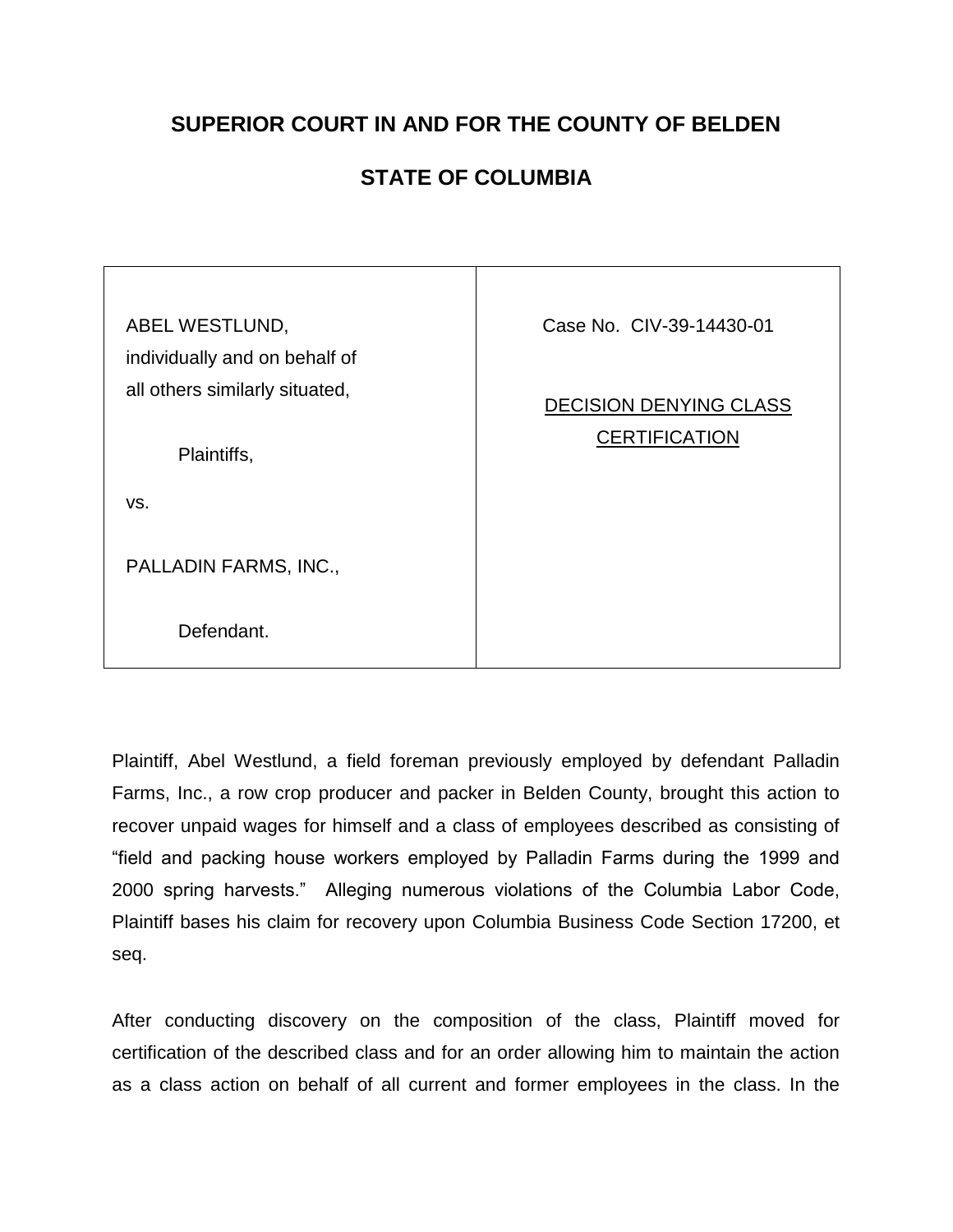relevant period – the 1999 and 2000 spring harvests – there were approximately 150 field workers and 75 packing house workers, some employed for the entirety of each of the harvests and others for varying periods of time. Defendant opposed the motion for certification on the general ground that Plaintiff has failed to show that a class action is appropriate.

The complaint alleges that Defendant employed him, the field workers, and the packing house workers in violation of various sections of the Labor Code. For purposes of this motion, the court takes the allegations as being true. Plaintiff asserts that he was the only salaried employee in the proposed class and that Defendant unlawfully withheld portions of his weekly salary purportedly to cover expenses for rental and meals furnished to him.

The claim he asserts on behalf of the field workers is that Defendant routinely shortcounted the piecework chits submitted by the fieldworkers, thus depriving them of payments for varying amounts of crops picked and turned in. The claims asserted on behalf of the packing house workers are that some of them were paid less than the minimum wage and that some of them were not paid for time spent at the beginning of each shift for assembling and otherwise preparing crates for the packing process and at the end of each shift cleaning up their work areas.

Defendant, in opposition to the motion for class certification, properly points out that the alleged pay practices involve a wide range of Labor Code sections and affect different employees in different ways, such that the claims are not susceptible of resolution on a class basis, i.e., that there are insufficient questions of law and fact common to the proposed class members.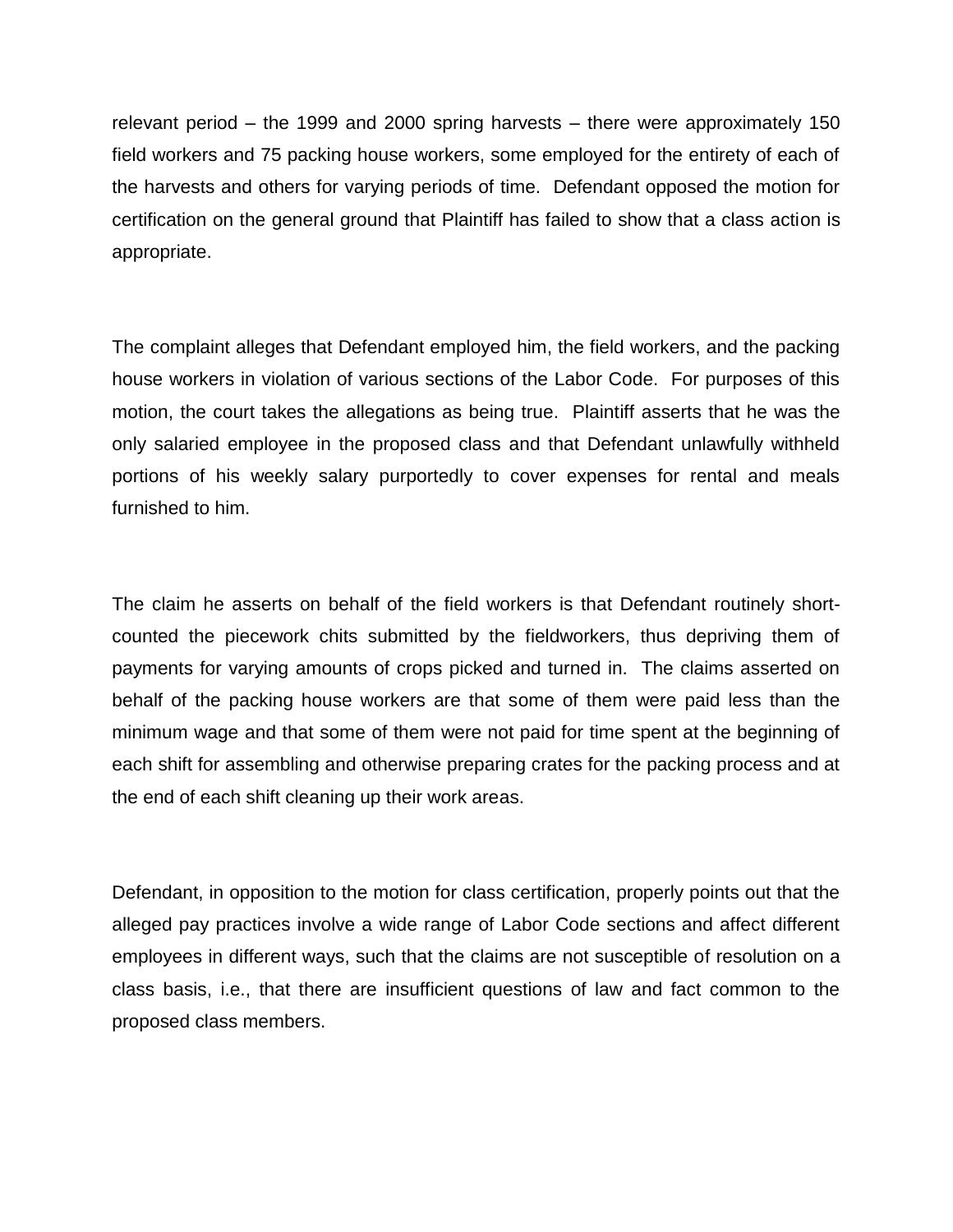#### **DISCUSSION**

Class actions in this state are authorized under Section 382 of the Columbia Code of Procedure. Our Supreme Court has held that this code section is to be applied and interpreted in the same way as Rule 23 of the Federal Rules of Civil Procedure is applied to class actions brought in the federal courts. See, *Campbell v. Omnibus Industries, Inc.* (Colum. Supreme Ct. 1999).

Rule 23 prescribes the following basic essentials for maintenance of class actions:

- (1) Numerosity: The class is so numerous that joinder of all members is impracticable;
- (2) Commonality: There are questions of law or fact common to the class;
- (3) Typicality: The claims or defenses of the representative parties are typical of the claims or defenses of the class; and
- (4) Adequacy of Representation: The representative parties will fairly and adequately protect the interests of the class.

The number of potential class members satisfies the numerosity requirement, but the court finds that Plaintiff has failed to establish the remaining requirements for maintenance of this action as a class action. The kinds of wage violations alleged vary from group to group within the proposed class and the factual components necessary to establish the violations are likely to vary from individual to individual. The claim of plaintiff, Westlund, is not at all typical of the types of claims he asserts on behalf of the other members of the proposed class, and, because of those differences, it is not at all clear that Plaintiff will be able to fairly and adequately represent the diverse interests of the proposed class members.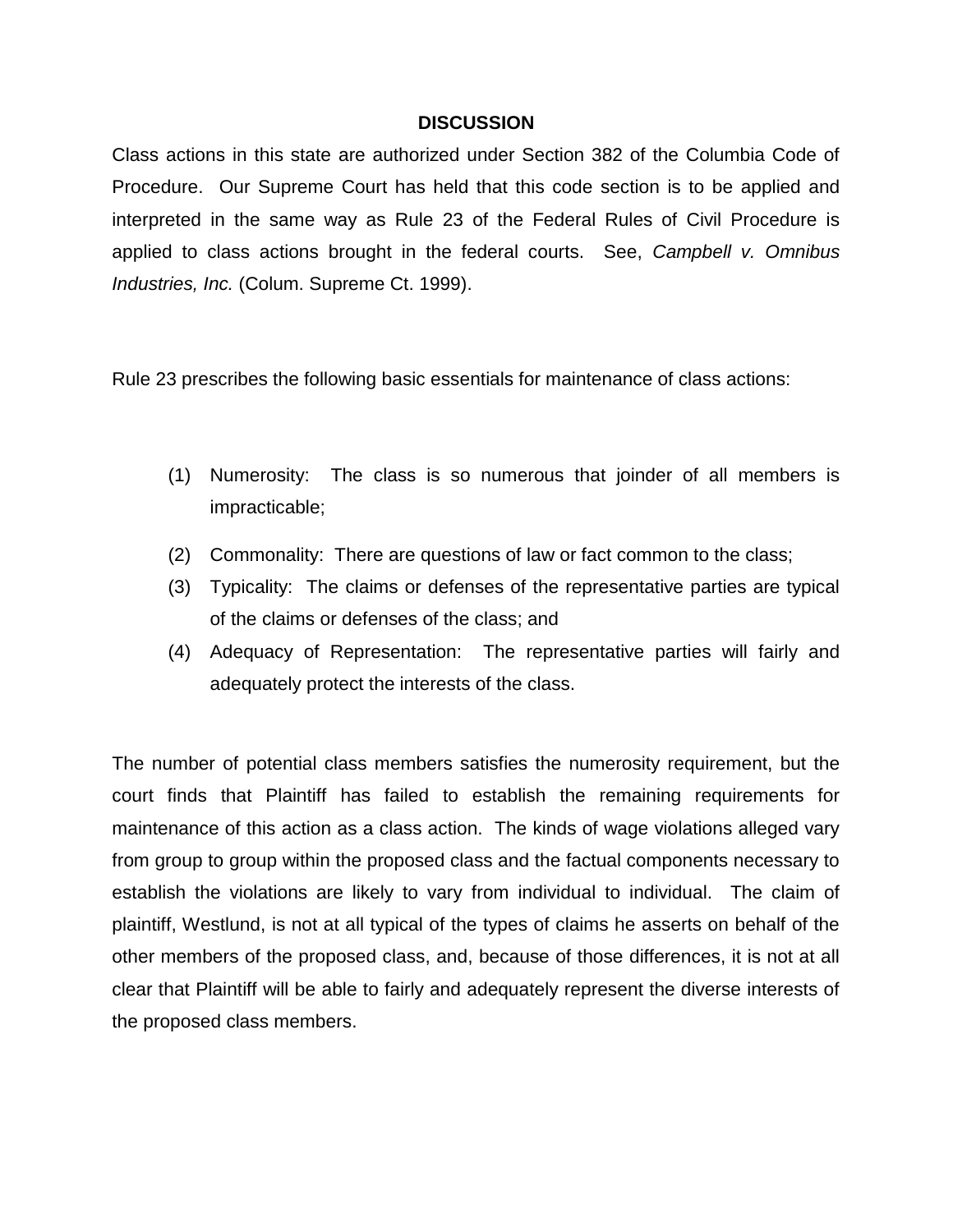Thus, the court is unable to find that questions of fact and law *common to class members* predominates over questions of fact and law affecting only *individual members*.

For that reason, Plaintiff's motion for class certification is denied.

Date: March 30, 2001

\_\_\_/*s*/ *Alfred P. Simms\_\_\_\_\_\_\_\_*

Alfred P. Simms

Judge of the Superior Court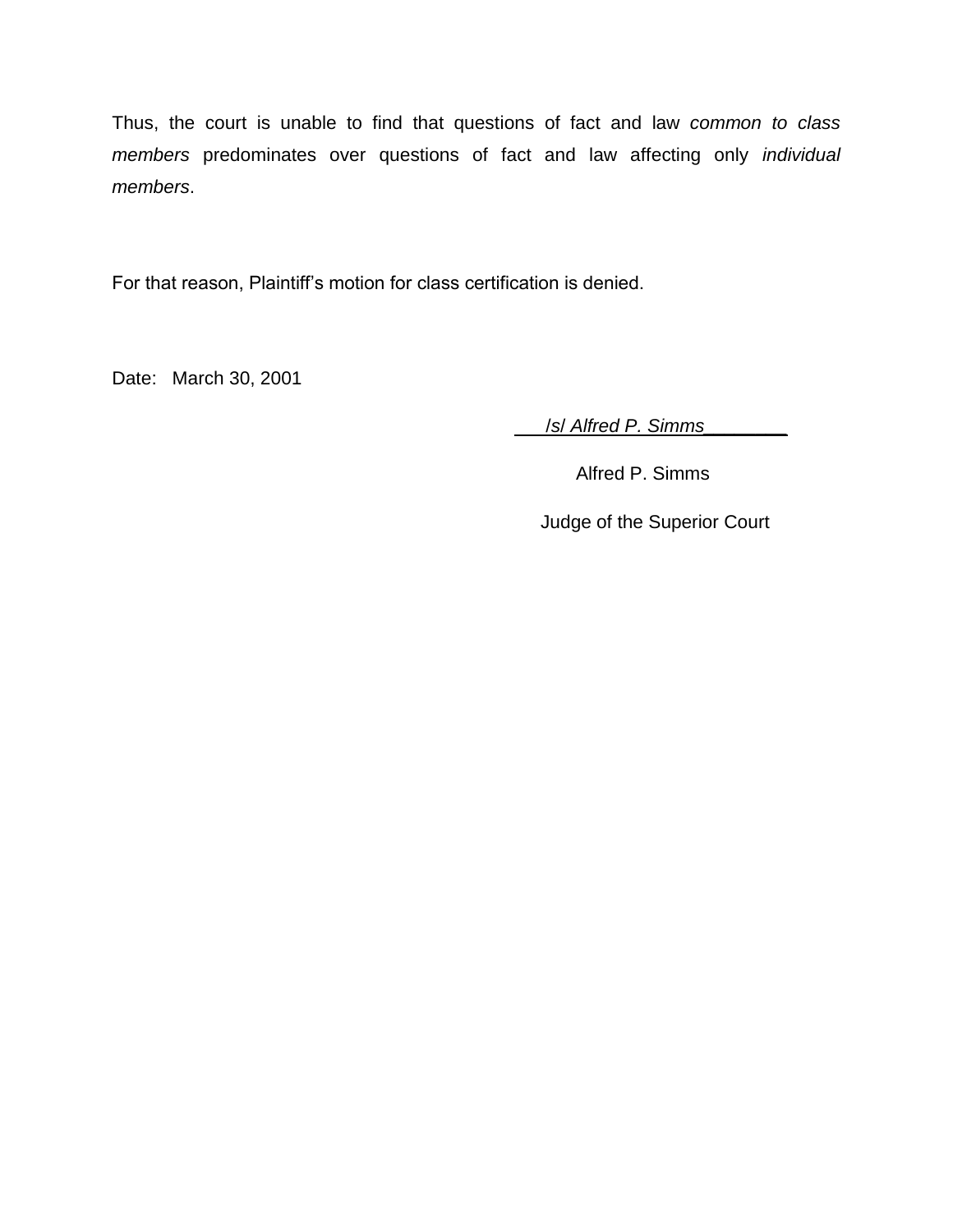## **TALBOTT v. EUPHONIC SYNTHESIZERS, LLC Columbia Court of Appeal (2010)**

In 2009, plaintiff, Lance Talbott, on behalf of himself and a class of employees, sued his employer Euphonic Synthesizers, LLC for wages unlawfully withheld in violation of the Columbia Labor Code. Plaintiff alleged two causes of action: one for restitution to the class under Columbia Business Code Section 17200, the Unfair Competition Law (UCL), and the other a representative claim under Columbia Labor Code Section 2699, the Private Attorney General Act (PAGA). In each, he sought to recover unpaid wages and statutory penalties.

Plaintiff moved the trial court to allow him to conduct discovery on the class issues relating to the Section 17200 claim, i.e., the names, addresses, job classifications, and wage records of current employees and former employees during the period of the applicable statute of limitations. The court denied the motion and, in addition, ruled that the suit could not be maintained as a class action, for the reason that the wage claims on behalf of the class appeared to lack merit. The trial court also dismissed Plaintiff's PAGA claim for the recovery of unpaid wages on behalf of the class.

We believe the trial court abused its discretion in denying Plaintiff's motion for discovery on the class issues. Whether the class claims lack merit is a question of fact based on the proof that Plaintiff might be able to bring to bear once the identity and circumstances of the class members are determined. Plaintiff should at least have the opportunity to produce the evidence, at which time the question of the merits can be tested.

Plaintiff urges this court also to reverse the trial court's dismissal of his representative PAGA claim for unpaid wages.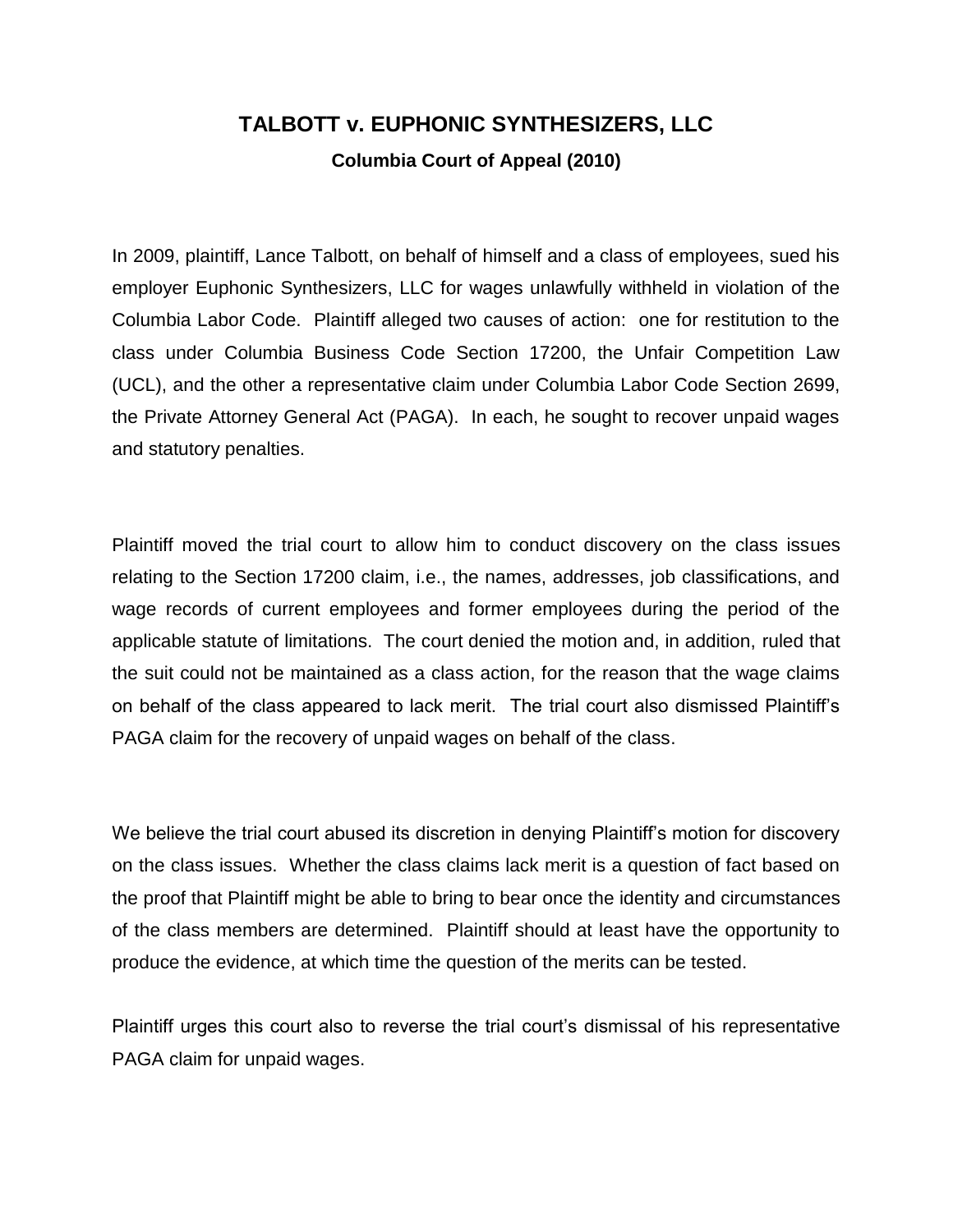The seminal case is *Arentz v. Angelina Dairy, Inc.* (Colum. Supreme Ct. 2009). The Court held there that a plaintiff may maintain a representative action under PAGA to recover civil penalties without having to satisfy the traditional requirements for certification of a class. In response to the defendant's assertion that to allow such a representative action without the safeguards of a class action certification has adverse due process and collateral estoppel consequences upon the unnamed class members, the Court stated:

Because an aggrieved employee's action under the Private Attorney General Act of 2004 functions as a substitute for an action brought by the government itself, a judgment in that action binds all those, including nonparty aggrieved employees, who would be bound by a judgment in an action brought by the government. The Act authorizes a representative action *only for the purpose of seeking statutory penalties for Labor Code violations*, and an action to recover civil penalties is fundamentally a law enforcement action designed to protect the public and not to benefit private parties.

Defendant, Euphonic Synthesizers, asserted in the court below that the italicized language foreclosed any claim that Plaintiff could assert for anything other than civil penalties, i.e., unpaid wages are not penalties, so, claims Defendant, they cannot be a component of any PAGA recovery.

Plaintiff, on the other hand, cites to Labor Code Section 2699 (d), a subsection of PAGA, which states, "Nothing in this part shall operate to limit an employee's right to pursue or recover other remedies available under state or federal law, either separately or concurrently with an action taken under this part." Claims for recovery of unpaid wages, argues Plaintiff, are "other remedies" under the Labor Code and, therefore, can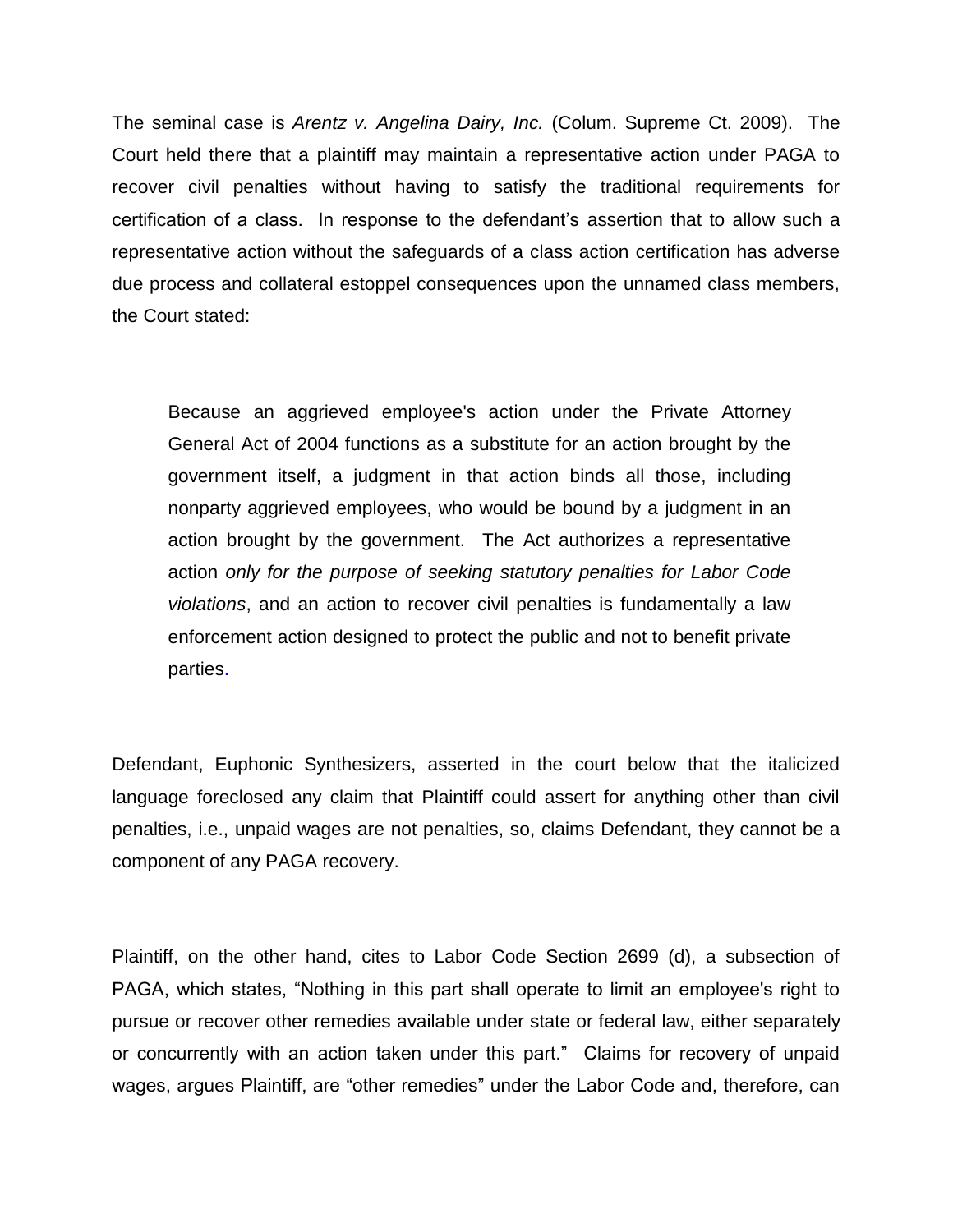be sought "concurrently with an action taken under [PAGA]." Moreover, Plaintiff cites Labor Code Section 558, which allows the Labor Commissioner, who is the head of the Division of Labor Standards, to issue citations for recovery of *both* unpaid wages and civil penalties.

Plaintiff also argues that the Legislature's intent in enacting PAGA was to confer upon private parties the power theretofore reserved to state labor law enforcement agencies to bring representative actions to enforce Columbia's wage and hour laws. Thus, argues Plaintiff, the logical conclusion to be drawn from the combination of Section 2699 (d) and Section 558 is that PAGA provides private individuals, standing in the shoes of the state labor law enforcement agencies, the representative action mechanism to recover unpaid wages through private enforcement of Section 558.

We believe the trial court misapprehended this question of first impression: whether one who brings a representative suit for civil penalties under PAGA can also maintain, in the same action, claims for unpaid wages for members of the class he purports to represent.

Accordingly, we reverse and remand with instructions to the trial court to allow Plaintiff to conduct reasonable discovery on the class issues. At that time, the trial court can reconsider its dismissal of Plaintiff's PAGA claim for recovery of unpaid wages in light of the foregoing observations.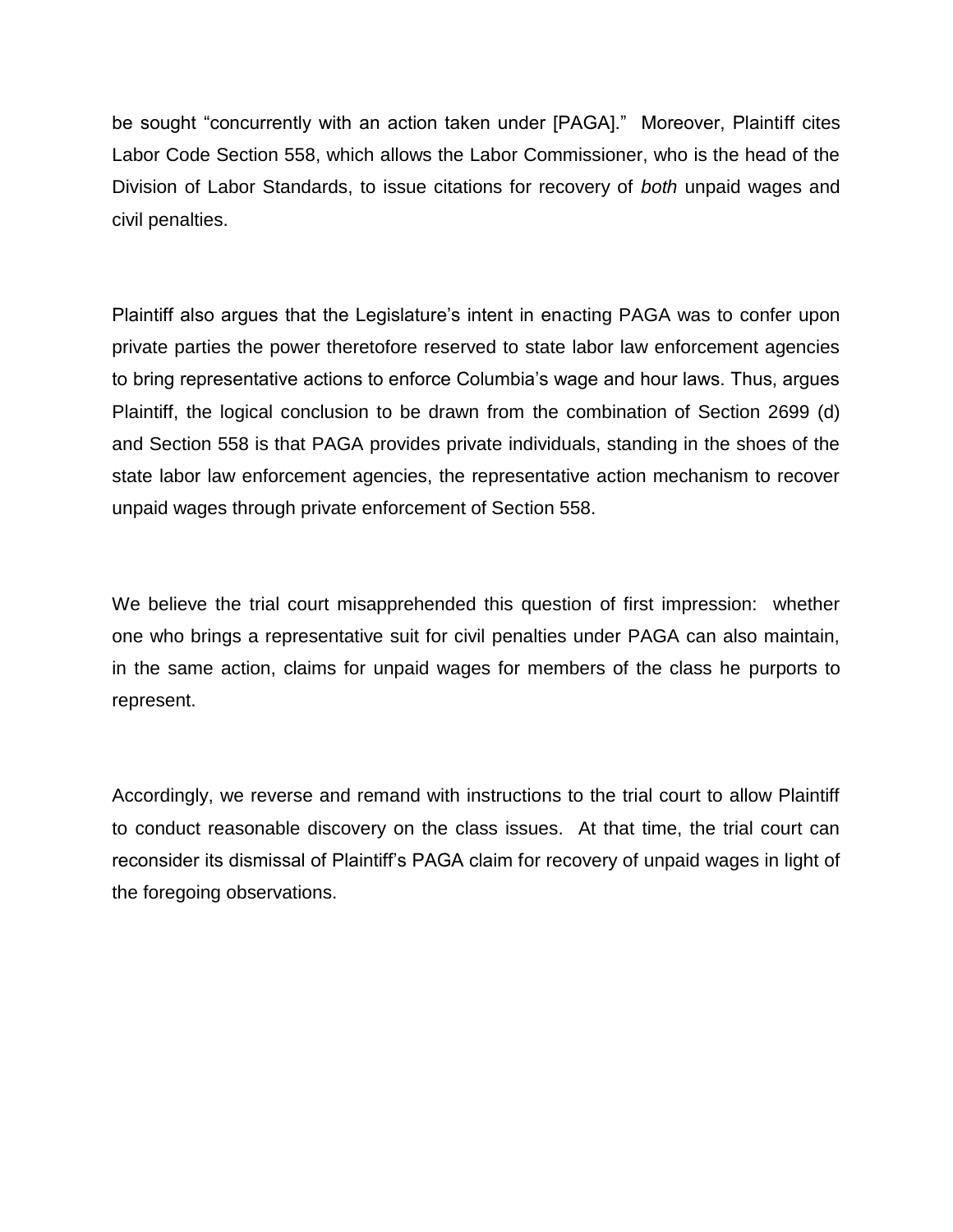**1)** 

## **LAW OFFICES OF JEFFREY SU 4130 Hellman Court, Suite 104 Riverdale, Columbia**

#### **INTEROFFICE MEMORANDUM**

| TO:   | Jeff Su                    |
|-------|----------------------------|
| FROM: | Applicant                  |
| DATE: | July 28, 2016              |
| RE:   | Wong v. Pavlik Foods, Inc. |

1. Will the facts available to us support certification of a class of current and former employees for recovery of back wages under the UCL? Certification of a class under the UCL relies upon satisfying the criteria of three statutes. Columbia Business Code sections 17200 et seq., called the Unfair Competition Law ("UCL") provides for the recovery of property taken from propsective plaintiffs by unlawful, unfair, or fraudulent business act or practice ("unfair competition"). Section 17204 sets out the standing requirements for a UCL cause of action: a person who has suffered injury in fact and has lost money or property as a result of the unfair competition. Lastly, Columbia Code of Procedure section 382 provides for certification of a class "when the question is one of a common or general interest, of many persons ... and it is impracticable to bring them all before the court." Our Supreme Court has interpreted this statutory scheme to establish four criteria: "community of interest among the represented parties, common issues of law and fact, adequate representation of the class interests by the nominal parties, and sufficient numerosity." *Arentz v. Angelina Dairy, Inc.* (Colum. Supreme Ct. 2009).

#### Numerosity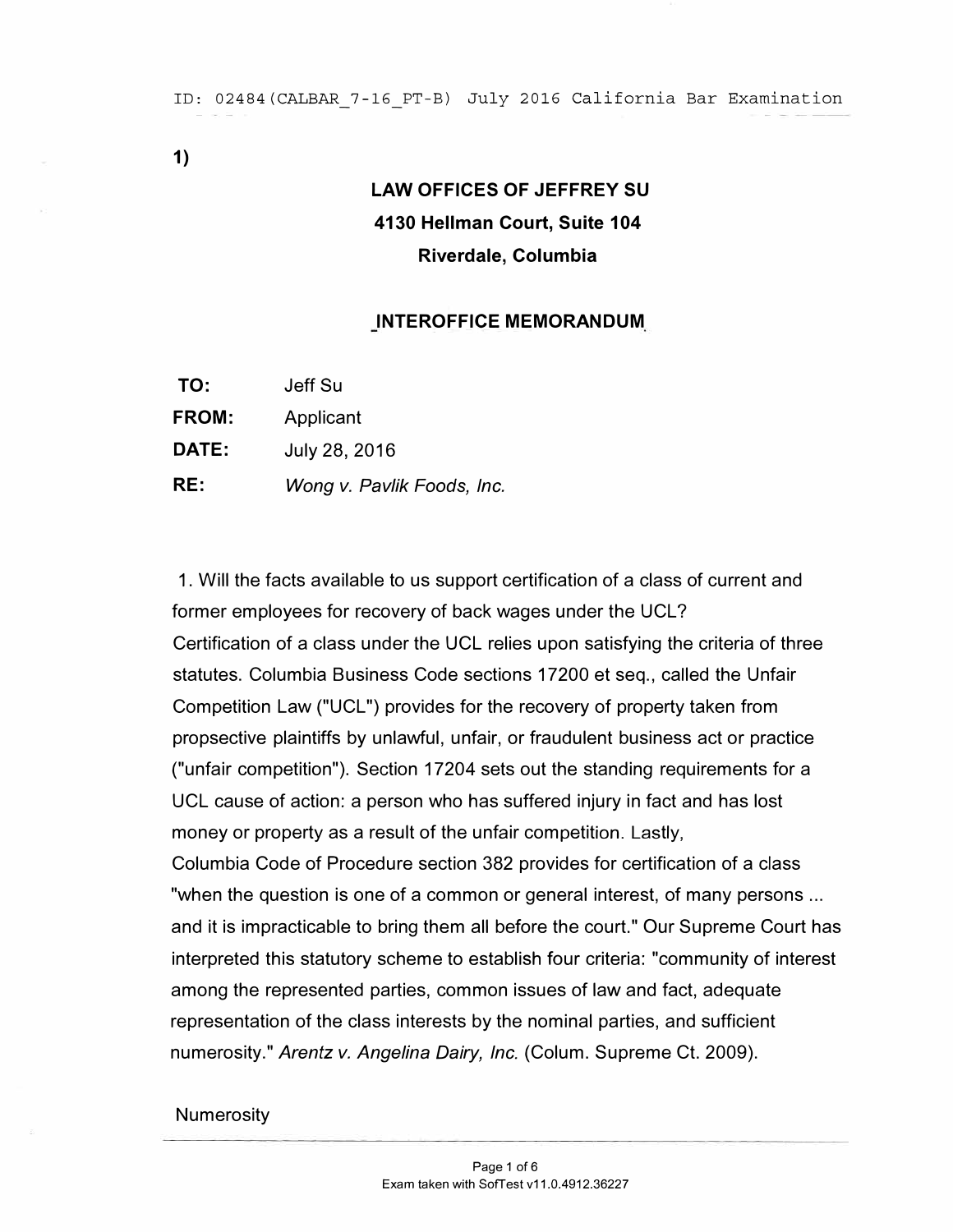ID: 02484(CALBAR\_7-16\_PT-B) July 2016 California Bar Examination

Under the applicable law, the factual circumstances make a strong case for satisfying the numerosity requirement to certify a class action. A 15-year-old decision from a neighboring county's trial court found without issue that a case involving approximately 225 workers satisfied the numerosity requirement. *Abel Westlund v. Palladin Farms, Inc.,* (Colum. Sup. Ct., Belden Cty. 2001 [CIV-39- 14430-01]) (denying class certification motion on other grounds). Mr. Wong estimates there are approximately 350 to 400 employees at Pavlik Foods over the course of a year. He reports a high employee turnover rate, indicating a possibility of even more putative class members than this count. Based upon Mr. Wong's presentation of facts, I cannot foresee an issue satsifying the numerosity requirement.

#### **Commonality**

The commonality requirement merely needs our prospective class to share questions of "law *or* fact." See *Id.* ( citing *Campbell v. Omnibus Industries, Inc.* for the proposition that Columbia Code of Procedure Section 382 is to be applied and interpreted the same way as Federal Rules of Civil Procedure Rule 23) (emphasis added). For purposes of determining whether we can certify a class under an UCL action, we need only show in this case that the prospective class members all have standing under the UCL.

Because the UCL gives standing in part under "unlawful business practice[s]," we must turn to the Columbia Labor Code to see if there are violations common to our prospective class. Mr. Wong reported that most of Mr. Pavlik's violations of law were not applicable to the entire prospective class. He indicated that some groups were paid less than minimum wage in violation of Section 1194, some groups were denied the lunch break required by Section 512 while others were granted them, he and most other workers were not paid required overtime as required by Section 510 whereas the butchers did receive overtime pay, and only some workers were required to sign a release as a condition of receiving their wages in violation of Section 206.5, whereas other workers including him were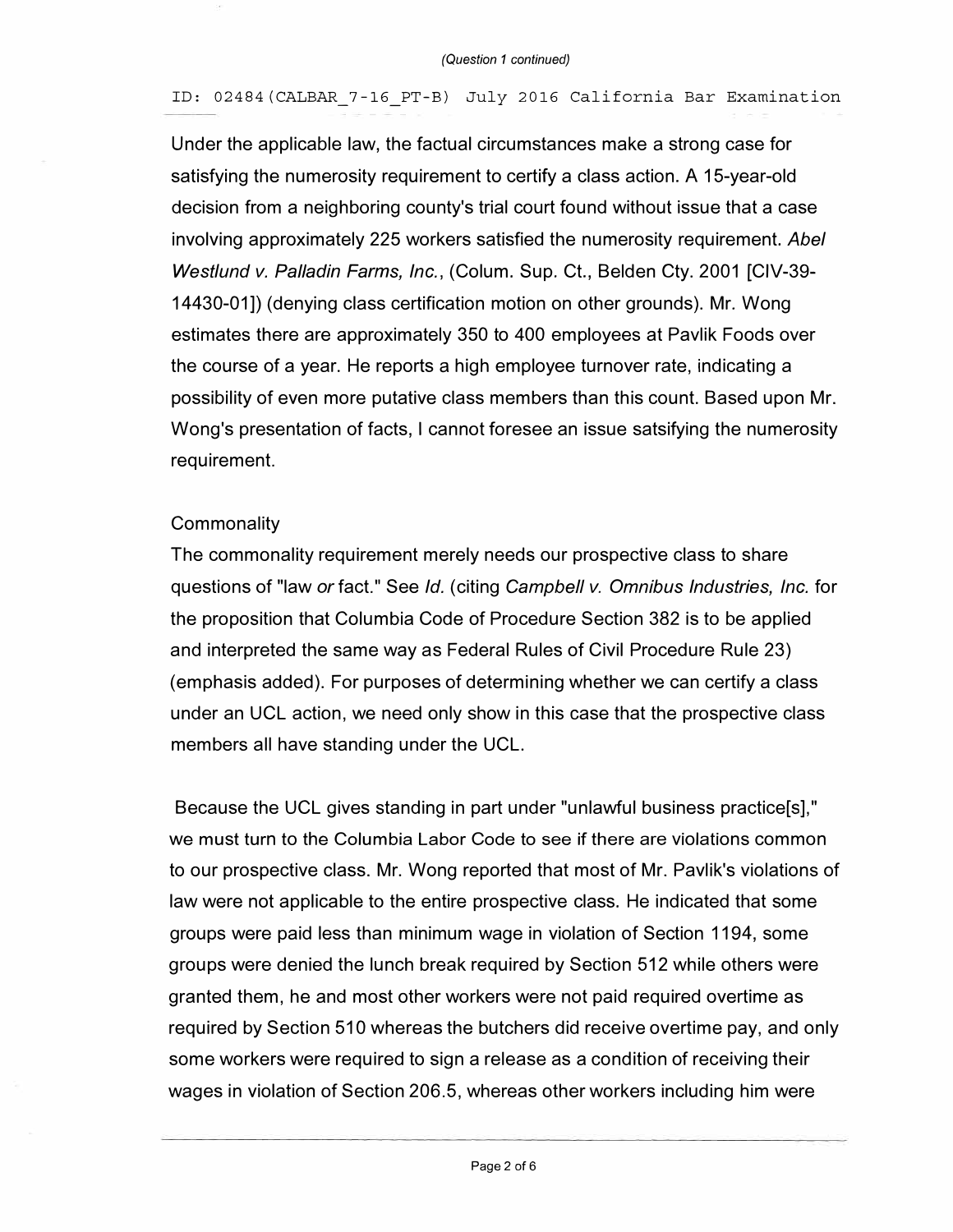ID: 02484(CALBAR\_7-16\_PT-B) July 2016 California Bar Examination not paid all wages due upon discharge, violating Section 201.

But Mr. Pavlik's failure to issue pay stubs in violation of Section 226 seems to affect the entire prospective class. This itself should satisfy the commonality criteria. The neighboring county court's decision from 15-years ago indicates the risk that the many other issues might not sufficiently be seen as common. However, an appellate court has more recently held that plaintiffs pursuing a class action UCL claim should be permitted to conduct discovery on the issues of class without preliminary consideration as to the merit on those issues. *Talbott v. Euphonic Synthesizers, LLC.* (Colum. App. Ct. 2010). Based upon this recent ruling, I believe that we will be granted the opportunity to at least conduct discovery on the issues of class.

#### Community of Interest

The *Angelina Dairy* Court has interpreted the UCL class action stautory scheme to require a "community of interest among the represented parties." This is a clear deviation from the Court's replication of the "typicality" requirement from Federal Rules of Civil Procedure Rule 23. *Campbell* (1999). The *Angelina Dairy*  Court did not go as far as to define this particular requirement, but based on Mr. Wong's narrative I believe we will be able to show a community of interest in being paid.

#### Adequacy of Representation

The 15-year-old *Palladin Farms* trial court found that the potential lead plaintiff did not adequately represent the prospective class because he was the only salaried employee in the proposed class, whereas the potential class members were all paid on an hourly basis. Like in the *Palladin Farms* case, Mr. Wong faces similar challenges to being an adequate class representative. He is paid nearly twice the minimum wage, whereas many other potential class members are paid below minimum wage, and varying rates in between. Mr. Wong's work is strictly administrative in nature, whereas all of the proposed class members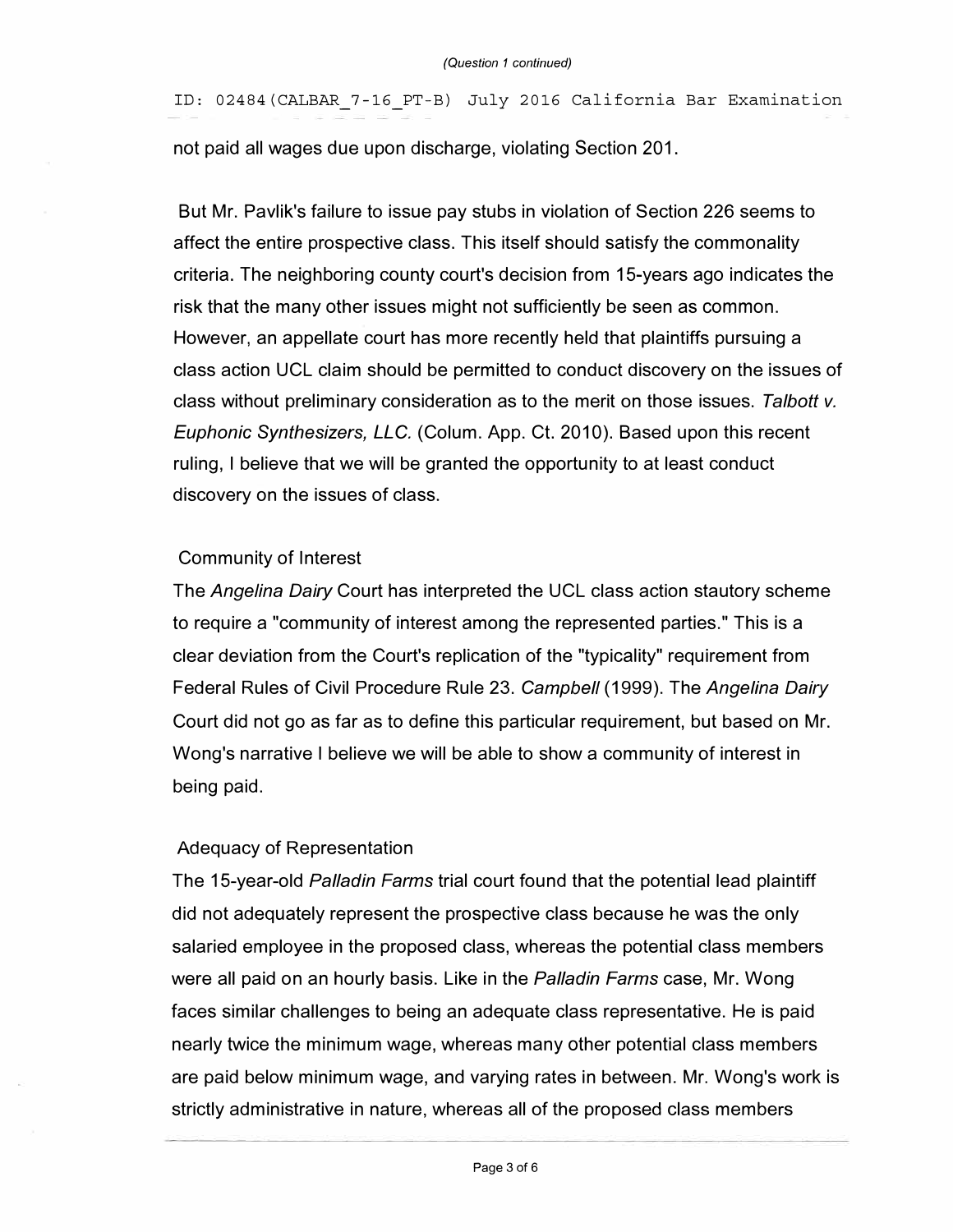ID: 02484(CALBAR\_7-16\_PT-B) July 2016 California Bar Examination

would come from labor positions. We may be able to find an adequate representative to serve as our lead plaintiff, but Mr. Wong is certainly not an ideal candidate.

The facts and applicable law indicate we will at least have the opportunity to conduct discovery on the issue of class certification.

2. What argument can be made that Mr. Wong can bring a representative claim under PAGA on behalf of current and former employees for back wages without having to satisfy class certification requirements?

Columbia Labor Code Sections 2699 et. seq., or the Private Attorney General Act ("PAGA"), provide for private Labor Code actions after the Labor and Workforce Development Agency has determined it will not investigate the alleged violations of the Labor Code. In order for Mr. Wong to have standing for bringing a representative claim as an "aggrieved employee," he needs to have been employed by the alleged violator and have had one or more of the alleged violations committed against him.

In the interview, Mr. Wong described having experienced potential violations of the lunch break requirement set out in Section 512, the Section 510 overtime pay requirement, the Section 226 pay stub requirement, and requirement he receive all due wages upon discharge from employment set out in Section 201. Based on these facts, I believe Mr. Wong qualifies as an "aggrieved employee" and potential representative for a PAGA claim.

The lack of a class certification requirement for another representative PAGA claim was challenged in *Angelina Dairy,* where the employer argued that PAGA claims rewarding nonparty members must be impermissible without satisfying class action rules. The *Angelina Dairy* Court rejected this argument, explaining that such an application would defeat the legislative intent of PAGA to protect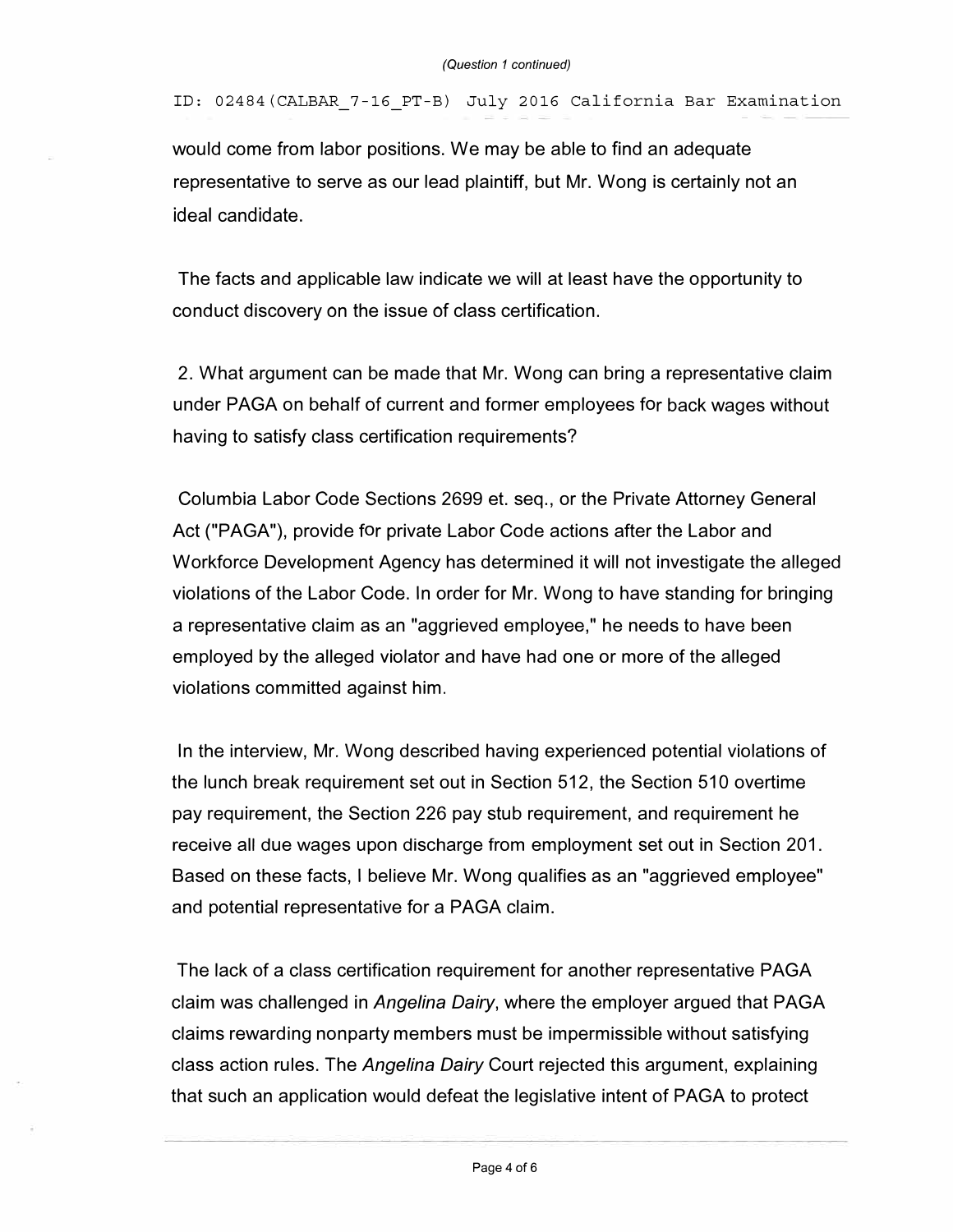ID: 02484(CALBAR\_7-16 PT-B) July 2016 California Bar Examination

nonparty aggrieved employees from being bound by other aggrieved employee's unsuccessful claims.

The law supports Mr. Wong's ability to bring a representative claim for back wages under the PAGA.

3. As to what monetary relief we can obtain, the following questions remain:

#### (a) Under the UCL, who may recover civil penalties?

Section 17206 reads that any person who violates the UCL shall owe a civil penalty up to \$2,500 per violation, "which shall be assessed and recovered in a civil action brought in the name of the people [by] the Attorney General." Unlike the PAGA, the UCL does not expressly provide for private plaintiffs to recover the civil penalties. The PAGA is limited in its scope to the Labor Code, and the only governmental agency it controls is the Labor and Workforce Development Agency ("LWDA").

I don't think we would be successful in bringing the case that the UCL should be handled the same way as the PAGA. The PAGA actually provides a clear-cut division as to the recovered civil penalties between the LWDA and the aggrieved employees, with only 25 percent for aggrieved employees. Indeed, our courts are consistent on the purpose of civil penalties. "[A]n action to recover civil penalties is fundamentally a law enforcement action designed to protect the public and not to benefit private parties." *Talbott v. Euphonic Synthesizers* (Colum. App. Ct. 2010) citing *Arentz v. Angelina Dairy, Inc.* (Colum. Supreme Ct. 2009). In the case of the UCL, the Attorney General seems to be exclusively entitled to the \$2,500 civil penalty.

(b) Under PAGA, are there any prerequisites we need to satisfy before we can file suit?